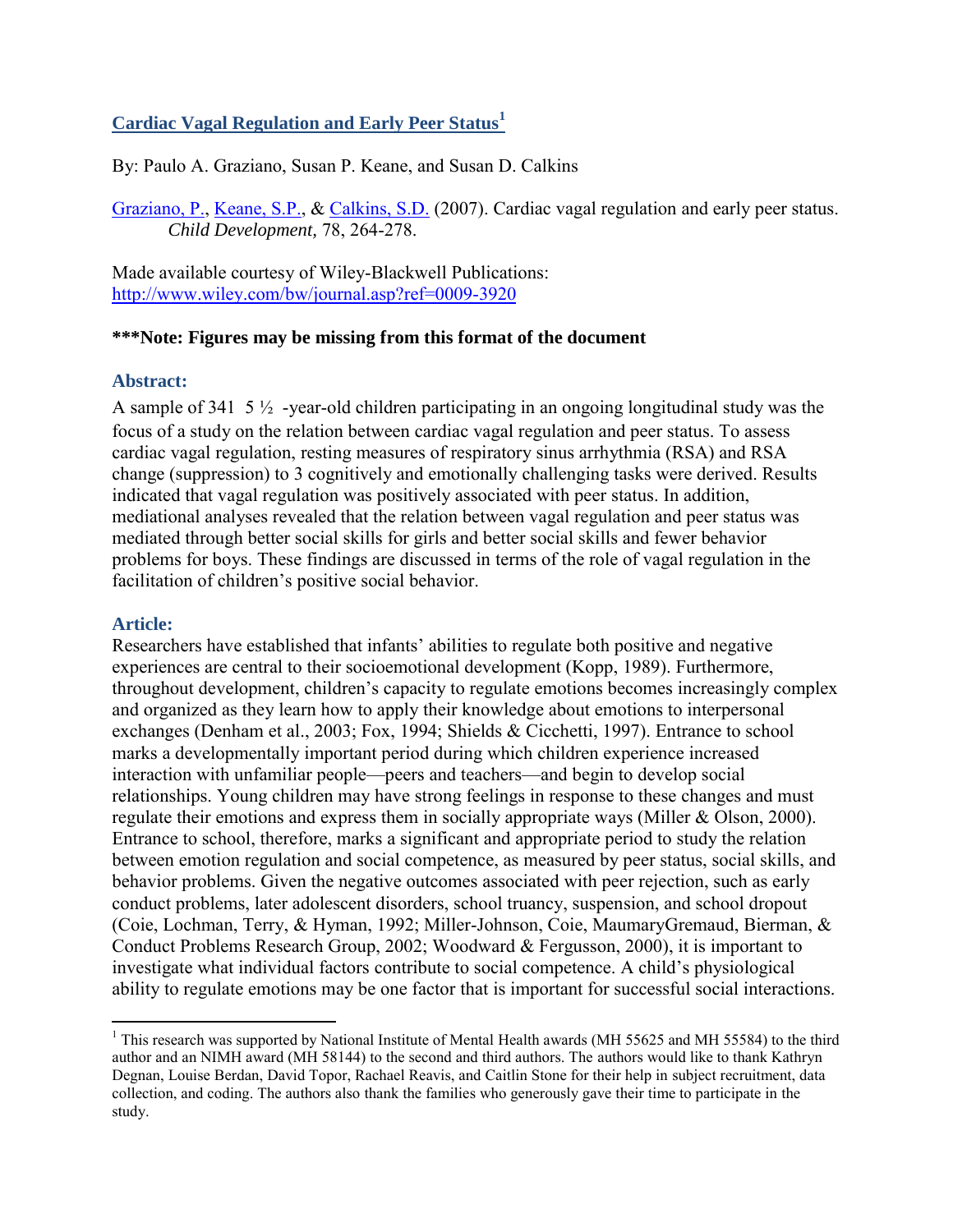Research on the physiological substrates of emotion regulation—children's physiological differences in the ability to experience and modulate arousal—has focused primarily on the role of the sympathetic branch of the autonomic nervous system

(ANS) by examining cortical reactivity in the facilitation of adaptive social behavior (Gunnar, Tout, de Haan, Pierce, & Stansbury, 1997; Gunnar, Sebanc, Tout, & Donzella, 2003). Only recently have researchers begun to look at the influence of the parasympathetic branch of the ANS on adaptive social behavior. Studying such influences is important because the parasympathetic branch modulates metabolic output from internal homeostasis demands to external or environmental demands. These environmental demands require internal processing that creates coping strategies aimed at controlling affective arousal (Porges, Doussard-Roosevelt, Portales, & Greenspan, 1996). As appropriate emotion regulation has been linked to successful social behavior, an individual's ability to shift this metabolic output may be an important physiological marker for social competence.

Cardiac vagal tone—an index of the parasympathetic influence on the heart—has recently emerged as a psychophysiological marker for many aspects of behavioral functioning, including emotion regulation, in both children and adults. Assessing the functional output of the vagal pathways on the heart is accomplished by quantifying the amplitude of respiratory sinus arrhythmia (RSA), a component of heart rate variability. Research has indicated that RSA, under controlled respiratory conditions, is uninfluenced by variations in sympathetic activity, and provides a reasonable sensitive index of cardiac vagal tone, even when alterations in parasympathetic tone are small (Grossman, Stemmler, & Meinhardt, 1990). Porges' (1995) polyvagal theory introduces a model to explain the relation between vagal tone during steady states (i.e., baseline vagal tone) and vagal reactivity (i.e., the vagal -brake" or vagal regulation) in response to environmental challenges. According to the polyvagal theory, baseline measures of vagal tone represent an organism's ability to maintain homeostasis and the potential responsiveness of that organism. As noted by Beauchaine (2001), high levels of baseline vagal tone have been associated with numerous factors, including uninhibited behavior, assertiveness, empathy, ability to deal with new situations, sociability, temperamental reactivity, reactivity to frustration, sustained attention, and social competence (Calkins, 1997; Eisenberg et al., 1995,1996; Fabes, Eisenberg, & Eisenbud,1993; Fox, 1989; Fox & Field, 1989; Stifter & Jain, 1996; Suess, Porges, & Plude, 1994). With an extensive and wide range of correlates, baseline vagal tone seems to be, at best, a broad measure of an individual's capacity to maintain a positive physiological state. Baseline vagal tone, however, does not index the actual regulation of arousal during stressful situations.

The vagal — take," on the other hand, does index the ability of the organism to regulate arousal by sustaining a shift in resources from a steady state to one with metabolic demands. Individual differences in regulation are assessed by measuring changes in vagal tone from baseline to an attention-demanding or challenging state. Vagal regulation can refer to a suppression in RSA during a challenging state (i.e., vagal tone decreases from baseline to a challenging task, indicative of a positive vagal regulation score) or to an augmentation in RSA (i.e., vagal tone increases from baseline to a challenging task, indicative of a negative vagal regulation score). According to polyvagal theory, however, successful vagal regulation is marked by RSA suppression, which is thought to facilitate an organism's ability to cope with challenging states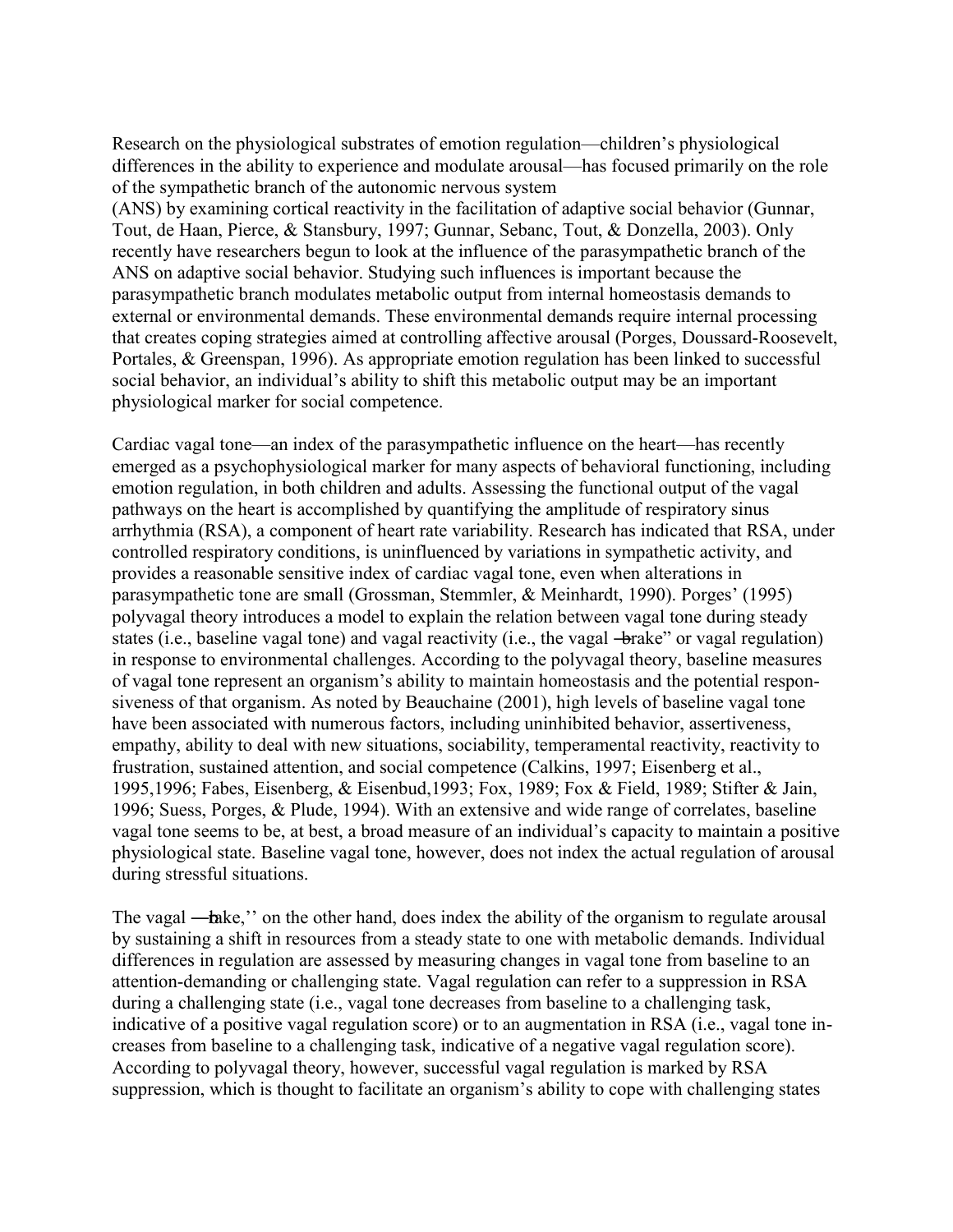by mediating metabolic output via heart rate increases. Porges and colleagues have conceptualized vagal regulation as a neurophysiological mechanism that enables the organism to modulate arousal by engaging and disengaging with the environment. Such strategies index an organism's ability to shift focus from a state of over- arousal to one of under-arousal to maintain physio logical homeostasis (Porges et al., 1996). Because social interactions require reciprocal engagement and disengagement strategies, vagal regulation may provide a more specific physiological marker for social competence. Additionally, as social interactions likely involve the experience of different levels of arousal and emotions, it is important to examine a regulatory physiological mechanism (i.e., vagal regulation) rather than simply examine one's resting physiological potential (i.e., baseline vagal tone) as past research has done (Eisenberg et al., 1995, 1996; Fabes et al., 1993).

Several studies have examined the role of vagal regulation in social development, with the initial evidence suggesting a positive relation. Despite a small sample, Porges et al. (1996) demonstrated that infants with vagal regulation difficulties during a social/attention task at 9 months of age had significantly more behavioral problems at 3 years of age. Calkins and Dedmon (2000) also found that 2-yearold toddlers with symptoms of externalizing problems displayed significant and consistent lower vagal regulation during the challenging situations than did children with no behavior problems. Vagal regulation has also been associated with children's behavioral regulation strategies during affect-eliciting situations (Calkins, 1997) and has been identified as a protective factor against externalizing problems associated with parental drinking and conflict (El- Sheikh, 2001; El-Sheikh, Harger, & Whitson, 2001).

Although several studies have assessed the relation between vagal regulation and children's positive social behavior, the findings are mixed. Cole, ZahnWaxler, Fox, Usher, and Welsh (1996) found no significant difference between the vagal regulation of expressive and nonexpressive groups. Blair and Peters (2003) found that vagal regulation was negatively related to teacher reported social competence but positively related to ontask behavior. Both studies were limited, however, by the use of only one brief mood induction story or mild cognitive task to obtain a vagal regulation measure. In addition, neither study controlled for children's initial baseline levels of vagal tone, which have been found to be moderately related to the magnitude of vagal regulation (Calkins & Keane, 2004; Doussard-Roosevelt, Montgomery, & Porges, 2003). Stifter and Corey (2001), on the other hand, found that infants with greater vagal regulation during a cognitive challenge task were rated by the experimenters as more social. Similarly, Calkins and Keane (2004) found that preschoolers with stable, high levels of vagal regulation were rated by mothers as having better social skills. Doussard-Roosevelt et al. (2003) found that greater vagal regulation was related to greater sociability as reported by mothers. Thus, there is partial support for the hypothesis that children who are better at regulating vagal tone have a greater capacity for social functioning.

There have not been any studies, however, that directly test the association between vagal regulation and social competence as measured by peer status. As peer rejection has been found to be related to several negative outcomes, it makes sense to directly examine its association with vagal regulation, rather than indirectly assess a child's social competence through teacher or mother reports. Additionally, to date, no study involving vagal regulation has included both teacher and peer reports of social competence. Examining multiple raters of social competence in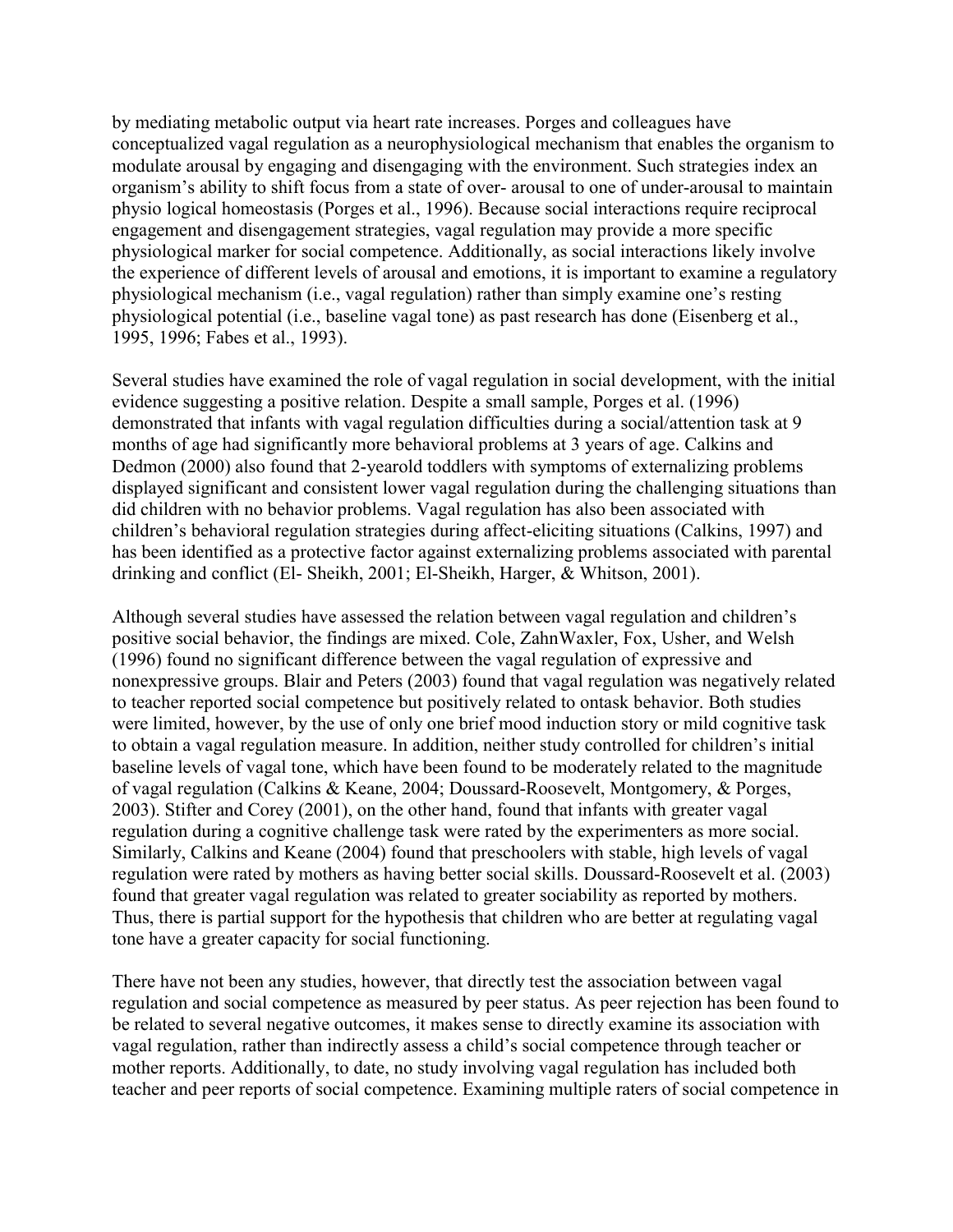the classroom may help to clarify the mixed findings in this area and determine how children's physiological regulation relates to their behavior in the classroom, as well as how such behavior is perceived by peers and teachers. Moreover, few studies have examined the role of vagal regulation in school-aged children as most research has focused on toddlers or preschoolers. As entrance to school marks a time of increased social interactions and development of social relationships, it is important to examine the role of vagal regulation in older children's social functioning.

The mechanism by which vagal regulation relates to social competence is also unclear as most research has focused primarily on its relation to negative social behavior (i.e., behavior problems). Do higher levels of vagal regulation relate to greater social competence by inhibiting impulsive, negative social behavior? Or does the modulation of arousal provided by the vagal ―brake‖ also facilitate the use of more advanced cognitive skills for social behavior such as better social skills?

Given prior research, the present study sought to examine the relation between vagal regulation and kindergarteners' social competence, including peer status, social skills, and behavior problems. In addition, a unique aspect of the present study is that peer reports were used not only to assess children's peer status but also to assess children's behavior problems and social skills, as measured by peer nominations of shares and fights. Using peers as reporters of behavior problems and social skills provides us with a potentially useful way of assessing which social behavior elements young children take into account when assessing the overall like- ability of their peers (i.e., peer status). Assessing different social behavior elements (i.e., -shares" and ―fights‖) in the prediction of an overall likeability factor is especially important during kindergarten, which marks a period of increased social interactions for children. Thus, peer reports may provide unique information on children's social competence skills when attempting to develop relationships. Finally, as peers are the ones who judge whether one is socially accepted or not, it is important to obtain their viewpoint on children's social behavior.

The first question addressed in this study was whether vagal regulation is associated with peer status. Research on peer status indicates that socially competent children are more successful at regulating their emotions. For example, Eisenberg et al. (1993) found that boys with high emotional intensity and low regulation were more likely to have low socio- metric status. Based on this finding, we expected that vagal regulation would be positively associated with peer status.

The second and main question of this study was whether the relation between vagal regulation and peer status is mediated through behavior problems, social skills, or both. To examine this question, two sets of mediational analyses were conducted: one for behavior problems and one for social skills. To ensure that these two potential mediators function independently from one another, and as suggested when conducting multiple-regression analyses (Hair, Anderson, Tatham, & Black, 1998), we also tested them simultaneously in a single mediational model. Given previous findings linking greater vagal regulation to fewer behavior problems in infants (Porges et al., 1996), toddlers (Calkins & Dedmon, 2000), and children (El-Sheikh, 2001), as well as a finding suggesting a negative relation between negative affect and social skills (Eisenberg et al., 1993), we hypothesized that both behavior problems and social skills would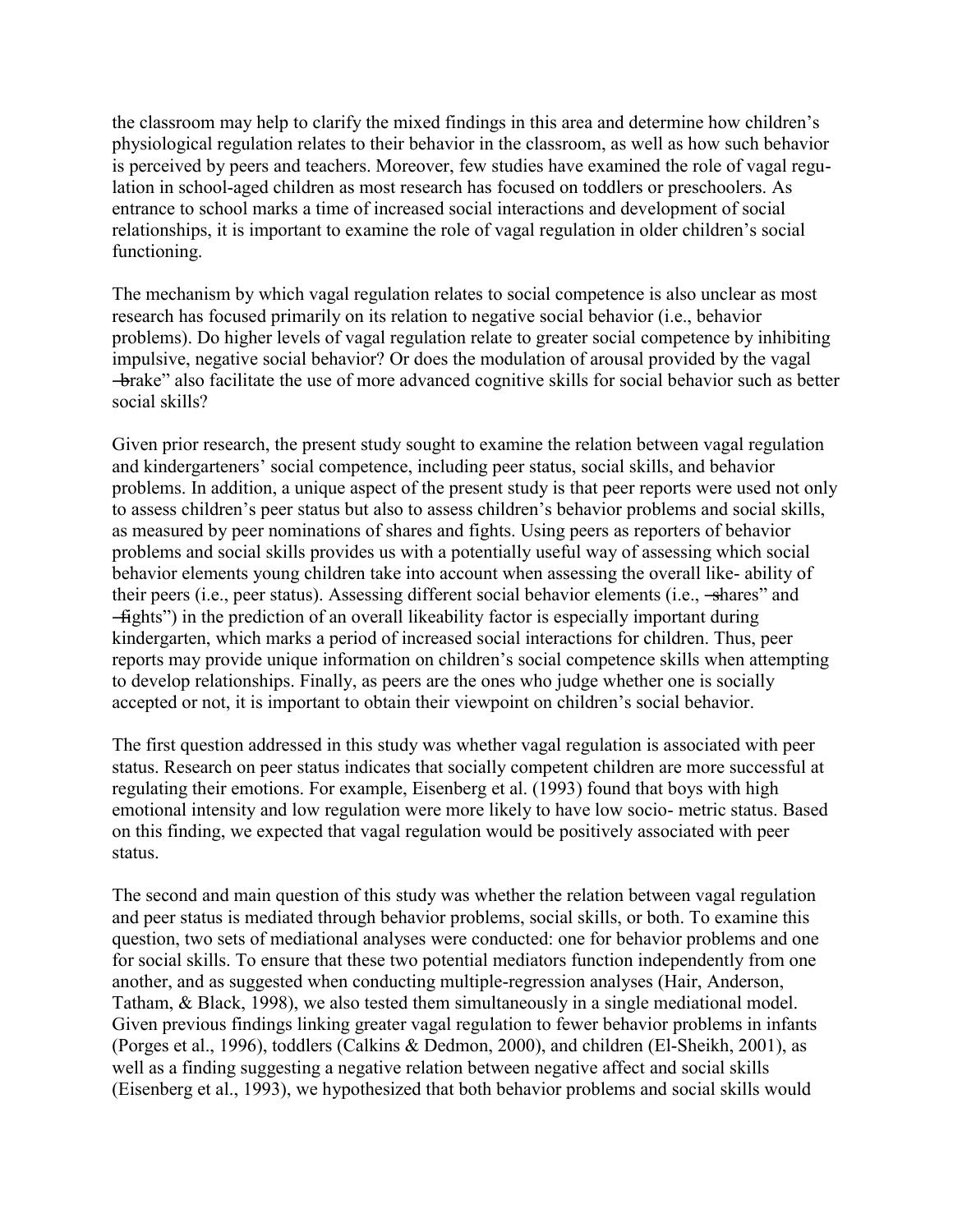mediate the relation between vagal regulation and peer status. Thus, we expected higher vagal regulation to predict lower behavior problems and better social skills, which would predict higher peer status.

## **METHOD**

## *Participants*

Participants for this study included three hundred and forty-one 5 ½ -year-old children (156 male, 185 female) obtained from three different cohorts participating in a larger ongoing longitudinal study. Four hundred and forty-seven participants were initially recruited at 2 years of age through child-care centers, the County Health Department, and the local Women, Infants, and Children program. In order to obtain a broad, community-based sample of children with a wide range of disruptive behavior, potential participants were screened using the externalizing subscale of the Child Behavior Checklist (CBCL 2–3; Achenbach, 1992). Further details about the recruitment may be found in Smith, Calkins, Keane, Anastopoulos, and Shelton (2004) and Calkins and Dedmon (2000). Of the original 447 participants, 365 participated at the 5-years-ofage assessment. The focus of the present study is on the 341 participants who came into the laboratory assessment at 5 ½ years of age and/or who were enrolled in schools granting permission for the school assessment during the kindergarten year. There were no significant differences in gender, socioeconomic status (SES), or 2-year externalizing T score between families who did and did not participate at the 5- years-of-age assessment.

The current study's sample of children (mean age  $= 68$  months,  $SD = 3.2$ ) was racially and economically diverse (67% European American; mean Hollingshead (1975) score = 43.2), and primarily from intact families (80%). Twenty-three percent of the children scored above the clinical or borderline range on externalizing behavior, 12% scored above the clinical or borderline clinical range on both externalizing and internalizing behavior, and 65% scored below the clinical or borderline range on both externalizing and internalizing behavior. Owing to the multiple assessments, sample sizes vary with 195 children (84 male) having complete data. There were no significant differences in gender, race, or SES between children with complete versus partial data.

# *Procedures*

The focus of this study involved several assessments during the kindergarten year. The timeline of such assessments included a laboratory visit when children were approximately 5 ½ years of age, which was used to derive children's physiological regulation. The school assessment, which started in late October and ended in May of the kindergarten year, included teacher report of children's social and behavioral functioning, and a sociometric assessment of peer-reported behavior and peer status.

# *Sociometric Assessment and Nominations*

Parents of the participating children, who attended a school where the principal approved the project, consented to have their child participate in a sociometric assessment in his or her classroom. Sociometric interviews began in October during the kindergarten year to allow time for classmates to become familiar with each other (Coie, Dodge, & Coppotelli,1982; Keane & Calkins, 2004). A modified version of Coie et al's. (1982) original procedure was used. Trained graduate students individually interviewed each child for whom parental consent was granted.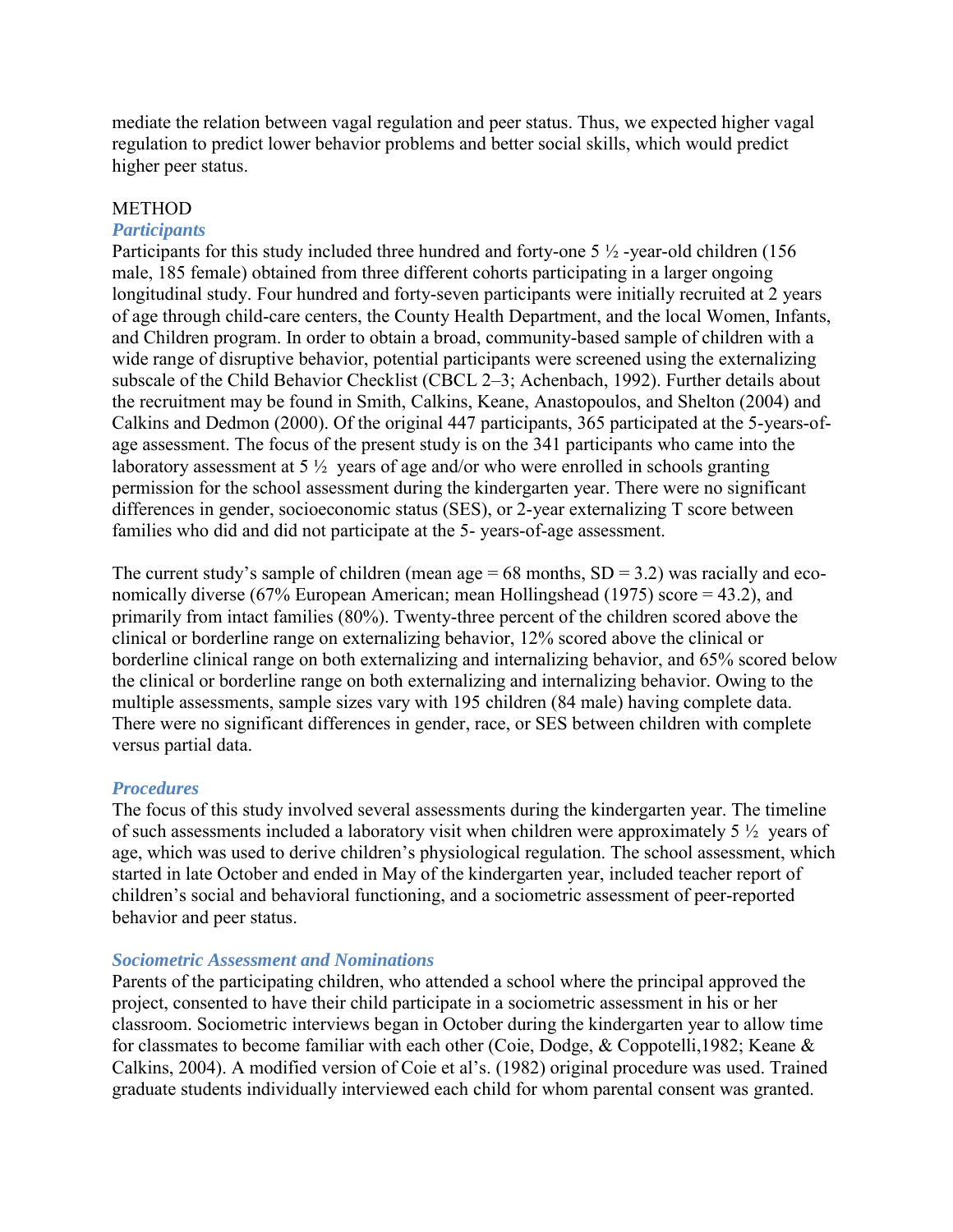Pictures were used as prompts during the interview to aid in gathering reliable peer report data with kindergarten children. To increase the stability of measurement for the sociometric nominations, cross-gender nominations were permitted (Terry & Coie, 1991).

The modification to the Coie et al.'s (1982) procedure was as follows: Children were asked to provide unlimited nominations of peers they —liked most" and —liked least" (Terry, 2000). This procedure reduces measurement error and allows for reliable assessments of sociometric status with fewer classmates than what is required by the standard limited- choice sociometric procedure. In addition, using a procedure from Keane and Calkins (2004), children were asked to nominate classmates for behavioral categories including —starts fights" and —shares." For the purpose of this study, nominations for —like most" and —like least" were used to determine peer status, peer nomination for -fights" was used as the peer report of behavior problems, and peer nomination for -shares" was used as the peer report for social skills. Given the young age of the participants, children were trained on sample items until they understood the task, and sociometric interviewers were rigorously trained to ensure quality data collection. Scripts detailing several specific examples of the behaviors of interest were provided to explain these constructs to children who were confused or having difficulty.

### *Laboratory Assessment*

Mothers accompanied their child to the laboratory where the child was assessed using several procedures in a laboratory playroom. First, the experimenter placed three disposable pediatric electrodes in an inverted triangle pattern on the child's chest while the mother was seated at a table next to the mother. The electrodes were connected to a preamplifier, the output of which was transmitted to a vagal tone monitor (VTM-I, Delta Biometrics Inc., Bethesda, MD) for Rwave detection. The vagal tone monitor displayed ongoing heart rate (HR) and computed and displayed an estimate of RSA (vagal tone) every 30 s. A data file containing the interbeat intervals (IBIs) for the entire period of collection was transferred to a laptop computer for later artifact editing (resulting from child movement) and analysis. The onset and end of each challenge episode was marked on the computer file of the IBI data through the use of an electronic signal controlled by the experimenter. While connected to the HR collection equipment, the child was observed during a multi- episode sequence derived from the Laboratory Temperament Assessment Battery (LAB-TAB; Goldsmith & Rothbart, 1993) and methods used in prior work (Calkins, 1997; Calkins & Keane, 2004; Kochanska, Murray & Coy, 1997).

The baseline episode consisted of a 5-min segment of the videotape -Spot," a short story about a puppy exploring a neighborhood. Although this episode was not a true baseline measure as the child's attention was engaged in an external stimulus, it was able to keep the child sitting quietly and displaying little affect. Given the age of the children, such a stimulus was necessary to keep the child seated at the table and to limit movement artifact in the HR data. Following the baseline episode, the child was observed in several situations designed to elicit physiological stress and coping. Of interest to the present study are the cognitive tasks that have been shown to yield the greatest vagal suppression (Calkins & Dedmon, 2000; Stifter & Corey, 2001). The first cognitive task was a 4-min problem-solving task, during which the child attempted to solve a difficult puzzle. The next task was a 4-min effortful control task similar to a Stroop task. The child was presented with large pictures representing large shapes (animals, geometric figures). Within the larger pictures, smaller shapes were depicted. In half of the trials the small shapes were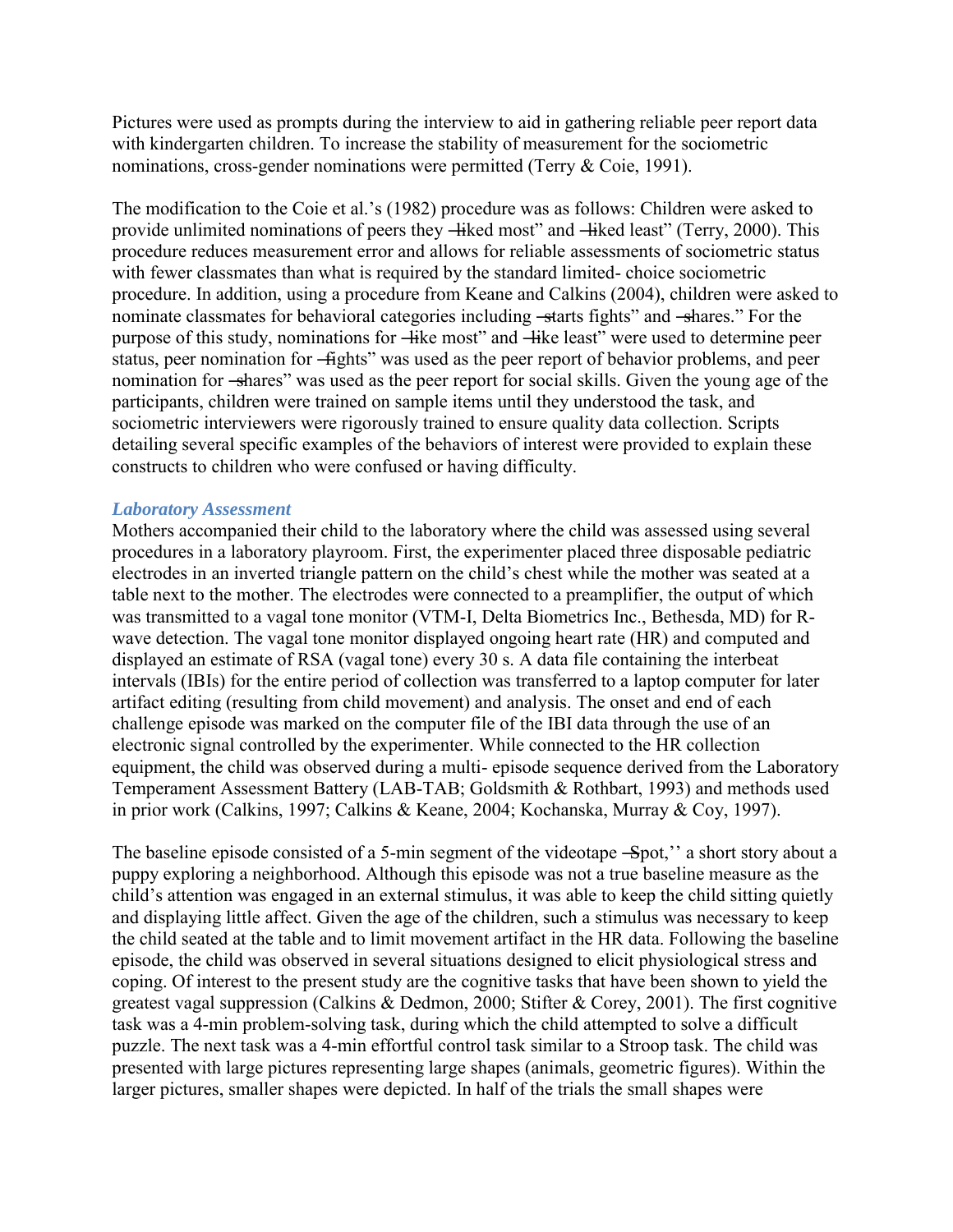consistent with the large shape (e.g., a large cat was made up of identical smaller cats), and in the other half the shapes were inconsistent (e.g., large circle made up of small squares). The child was asked to identify only the smaller shapes in the pictures presented and were instructed to answer as fast as they could. The last episode was a 3-min attentional persistence task, during which the child was asked to sort a large number of beads by color and place them in a container (LAB-TAB; Goldsmith & Rothbart, 1993).

Each challenge episode was separated from the subsequent episode by a very brief (2–3 min) period during which the child was free to interact with the mother while the experimenter gathered materials for the next episode. This period was necessary because the children's tolerance for the heart rate collection (and in particular, remaining seated for collection) was often low. This break was not considered to be an additional resting measure of cardiac activity with which to contrast the subsequent challenge episode, given that the child was almost always engaged with the mother or was moving around (or both). Moreover, there was some concern that there would be carry-over effects from the episode to the break that would call into question the validity of using the break to derive resting measures. For these reasons, only the initial baseline measure was considered for analyses involving contrasts with the challenge episodes.

### *Measures*

Social skills. To assess the children's social skills, teachers completed the kindergarten version of the Social Skills Rating System (SSRS; Gresham & Elliot, 1990). The SSRS is a 30-item behavior rating scale designed to assess children's social behavior. The form lists a variety of social behaviors; raters indicate the frequency with which the child engages in each behavior (0  $=$  never,  $1 =$  sometimes,  $2 =$  very often) and how important each of these behaviors is for the child's development (0 = not important, 1 = important, 2 = critical). A social skill raw score is derived from these items along with three subscales (Cooperation, Assertion, Self-Control). The SSRS has well-established internal consistency (ocs range from .78 to .95), reliability (test–retest reliability correlations range from .75 to .93), and criterion-related validity with the CBCL (Gresham & Elliot, 1990). The present study used the total social skill raw score.

Behavior problems. To assess the children's behavior problems, teachers completed the elementary school version of the Behavior Assessment System for Children (BASC; Reynolds & Kamphaus, 1992). The BASC is a widely used behavior checklist that taps emotional and behavioral domains of children's functioning. The teacher elementary school version used for children ages 212–5 contains 109 items whereas the version used for children ages 6–11 contains 148 items. Because some of the children in our sample turned 6 during the kindergarten year, it was necessary to give them the ages  $6 - 11$  version of the BASC. Each item on the BASC is rated on a 4-point scale with respect to the frequency of occurrence (never, sometimes, often, and almost always). The measure yields scores on broad internalizing, externalizing, and behavior symptom domains as well as nine specific content scales. The BASC has well-established internal consistency, reliability, and validity (Doyle, Ostrander, Skare, Crosby, & August, 1997; Reynolds & Kamphaus, 1992). For the purpose of the present study, the general externalizing T score was examined.

Sociometric measures. The total number of peer nominations each child received was calculated and standardized within each classroom in order to derive z scores representing the number of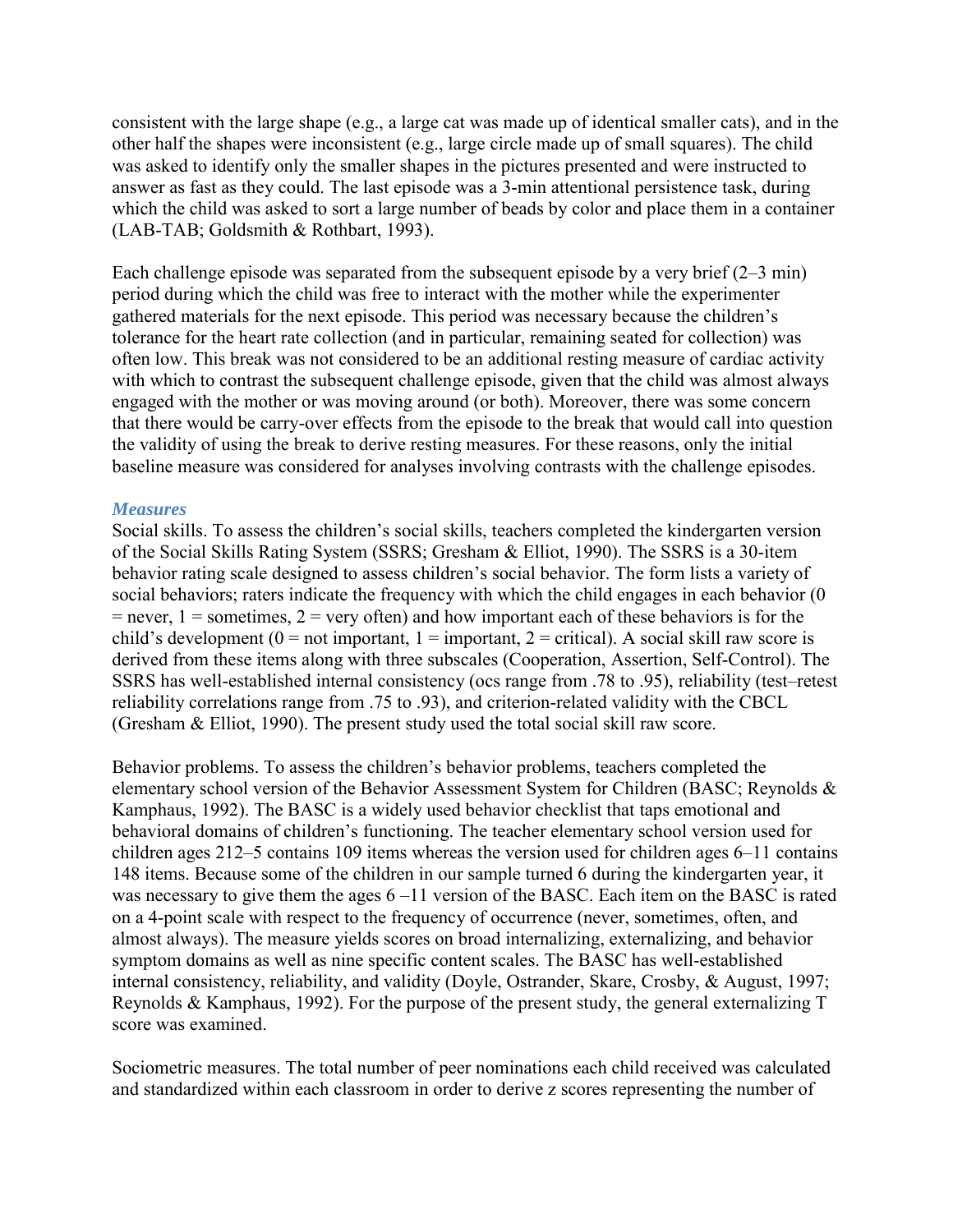―like least‖ and ―like most‖ nominations. The standardized ―like least‖ nominations were subtracted from the standardized —like most nominations," and then restandardized to generate a Social Preference Index (Coie et al., 1982). This procedure is the accepted form of establishing a child's overall likeability within the classroom. As social preference scores decrease, a child's likeability or overall peer status also decreases. The standardized social preference score was used as the dependent variable in this study. In addition, z scores for the additional behavioral categories (-fights" and -shares") are computed to provide peer-reported indexes of social behavior for all target children. Both of these behavioral nominations have been shown to have adequate reliability and validity when compared with teacher reports of the same constructs (Coie et al., 1982; Ladd & Mars, 1986). All three sociometric measures were normally distributed with an adequate range of z scores (social preference range  $=$   $-$  2.48 to 2.16;  $-\text{fights}$  = -1.81 to 2.92; and  $-\text{shares}$  = -1.89 to 2.22), suggesting that there was sufficient variability in the behavior of participants in this sample.

Physiological measures. To generate measures of cardiac activity from which to derive measures of resting RSA (baseline vagal tone) and RSA suppression (baseline vagal tone — challenge vagal

tone = vagal regulation), the IBI files were edited and analyzed using MXEDIT software (Delta Biometrics, Bethesda, MD). Editing the files consisted of scanning the data for outlier points relative to adjacent data, and replacing those points by dividing them or summing them so that they would be consistent with the surrounding data. Data files that required editing of more than 5% of the data (12 data points in a 5-min period for example) were not included in the analyses  $(n = 13)$ .

Estimates of RSA were calculated using Porges' (1985) method to analyze the IBI data. This method applies an algorithm to the sequential heart period (HP) data. The algorithm uses a moving 21-point polynomial to detrend periodicities in HP slower than RSA. A band-pass filter then extracts the variance of HP within the frequency band of spontaneous respiration in young children: 0.24 –1.04 Hz. Although lower frequency bands may be studied, research with young children has consistently examined this band and identified associations with child functioning (Huffman et al., 1998; Porges et al., 1996; Stifter & Fox, 1990). The estimate of RSA was derived by calculating the natural log of this variance and is reported in units of  $ln(ms)^2$ . RSA was calculated every 30 s for the 5-min baseline period and all other challenge episodes  $> 3$  min in length. The mean estimate of RSA of the 30-s epochs within each episode was used in subsequent analyses. If the standard deviation across the epochs was greater than 1.00 for RSA (indicating a high degree of variability over the course of the episode and calling into question the validity of the mean RSA value), that episode was excluded from subsequent analyses ( $n =$ 3). Descriptive statistics for RSA for the baseline and challenge episodes are reported in Table 1. No significant gender, racial, or SES differences emerged in relation to any of these physiological measures.

As the table indicates, the data files of several children were not included in some of the analyses. Several situations led to missing data across the three tasks. A few children would not allow the experimenter to apply the HR electrodes  $(n = 4)$ . In other situations, the HR data collection equipment failed on several occasions ( $n = 21$ ). A third cause for missing data was that the child pulled on, or touched, the HR leads at the beginning of the collection procedure, which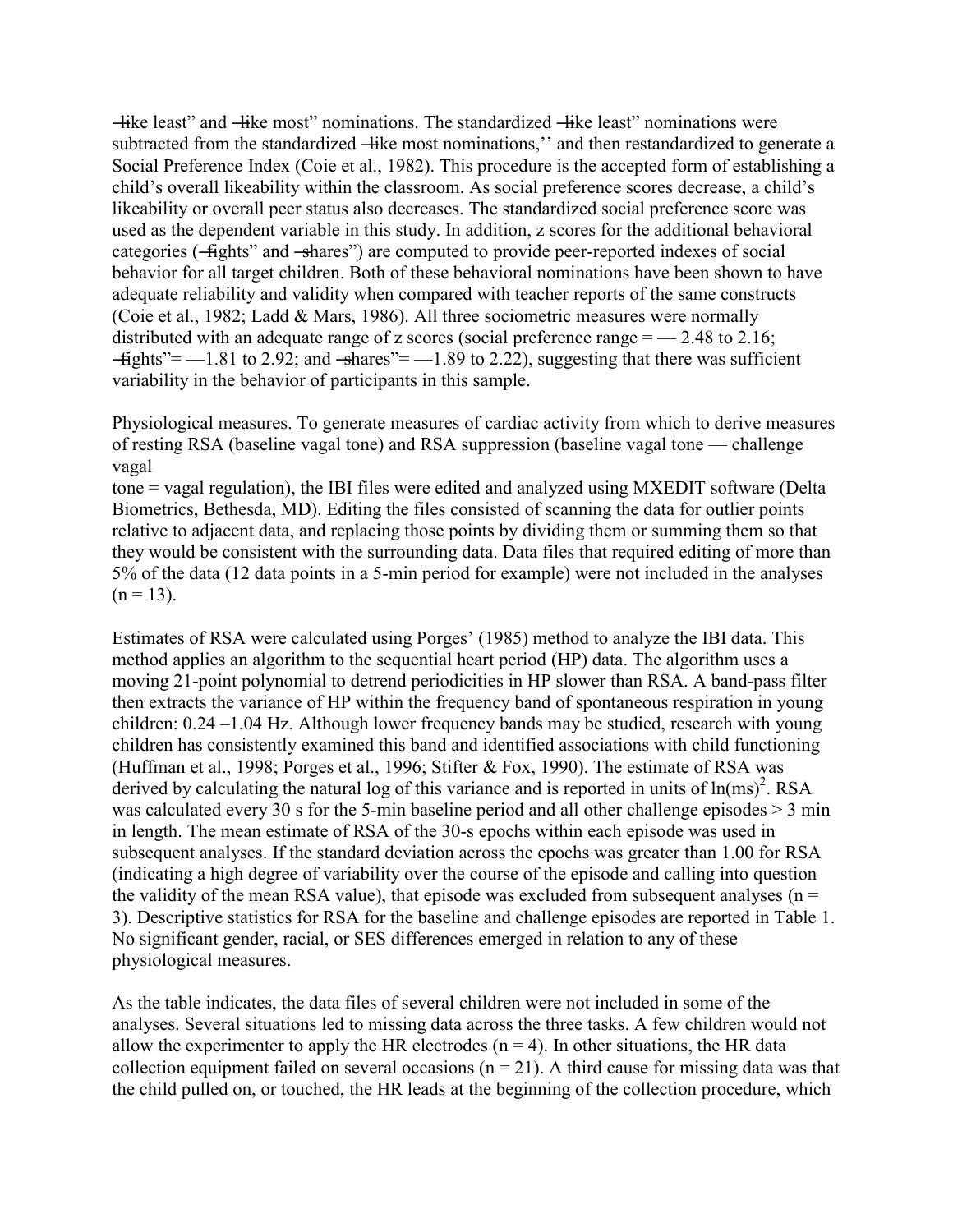caused excessive movement artifact affecting greater than 5% of the data in the HR file, thus not allowing appropriate editing  $(n = 13)$ . Multivariate analyses indicated no differences in descriptive measures between children with complete HR data and those with missing data.

Vagal regulation scores indexed by change scores were computed for each challenge episode by subtracting the challenge episode RSA from the baseline RSA. These change scores are also indicated in Table 1. Consistent with previous research methodology

| Descriptive Statistics for RSA and RSA change |                   |      |         |         |     |  |  |
|-----------------------------------------------|-------------------|------|---------|---------|-----|--|--|
|                                               | м                 | SD   | Minimum | Maximum | N   |  |  |
| RSA                                           |                   |      |         |         |     |  |  |
| Baseline RSA                                  | 6.09              | 1.15 | 3.28    | 9.42    | 297 |  |  |
| Problem solving RSA                           | 5.49              | 1.10 | 2.34    | 9.00    | 293 |  |  |
| Effortful control RSA                         | 5.88              | 1.17 | 3.01    | 8.80    | 290 |  |  |
| Attentional                                   | 5.57              | 1.13 | 2.72    | 8.85    | 286 |  |  |
| persistence RSA                               |                   |      |         |         |     |  |  |
| RSA change                                    |                   |      |         |         |     |  |  |
| Problem solving                               | 0.59 <sup>a</sup> | 0.70 | $-2.38$ | 3.23    | 293 |  |  |
| Effortful control                             | $0.20^a$          | 0.72 | $-2.08$ | 2.28    | 290 |  |  |
| Attentional                                   | $0.49^a$          | 0.74 | $-1.77$ | 3.24    | 286 |  |  |
| persistence                                   |                   |      |         |         |     |  |  |

Note. RSA = respiratory sinus arrhythmia.

<sup>a</sup>Positive change scores indicate a decrease in RSA from baseline to task (i.e., RSA suppression or a positive vagal regulation score).

#### Table 2

Descriptive Statistics for Study Variables for Boys and Girls

Table 1

|                               | <b>Boys</b> |       |     | Girls   |      |           |
|-------------------------------|-------------|-------|-----|---------|------|-----------|
|                               | M           | SD    | N   | M       | SD   | N         |
| Peer                          |             |       |     |         |      |           |
| "Fights"                      | 0.50        | 1.03  | 113 | $-0.38$ | 0.70 | $138*$    |
| "Shares"                      | $-0.32$     | 0.94  | 113 | 0.28    | 0.95 | $138*$    |
| Social preference             | $-0.17$     | 0.99  | 113 | 0.06    | 0.93 | $138^{+}$ |
| Teacher                       |             |       |     |         |      |           |
| Social skills (SSRS)          |             |       |     |         |      |           |
| Social skills raw score       | 40.93       | 9.77  | 121 | 44.13   | 9.47 | $147*$    |
| Behavior problems (BASC)      |             |       |     |         |      |           |
| Externalizing general T score | 49.96       | 10.40 | 115 | 45.91   | 8.26 | $143*$    |

Note. BASC = Behavior Assessment System for Children; SSRS = Social Skills Rating System. \*Significant gender difference at  $p<.05$ .

"Significant gender difference at  $p < .06$ .

(Blair & Peters, 2003; Calkins & Keane, 2004; Porges et al., 1996), positive change scores indicate a decrease in RSA from baseline to task (i.e., RSA suppression or a positive vagal regulation score). At this time, the physiological data were also examined for any outliers defined as data points 3 or more standard deviations away from the mean. One outlier was found and excluded from the data set.

#### RESULTS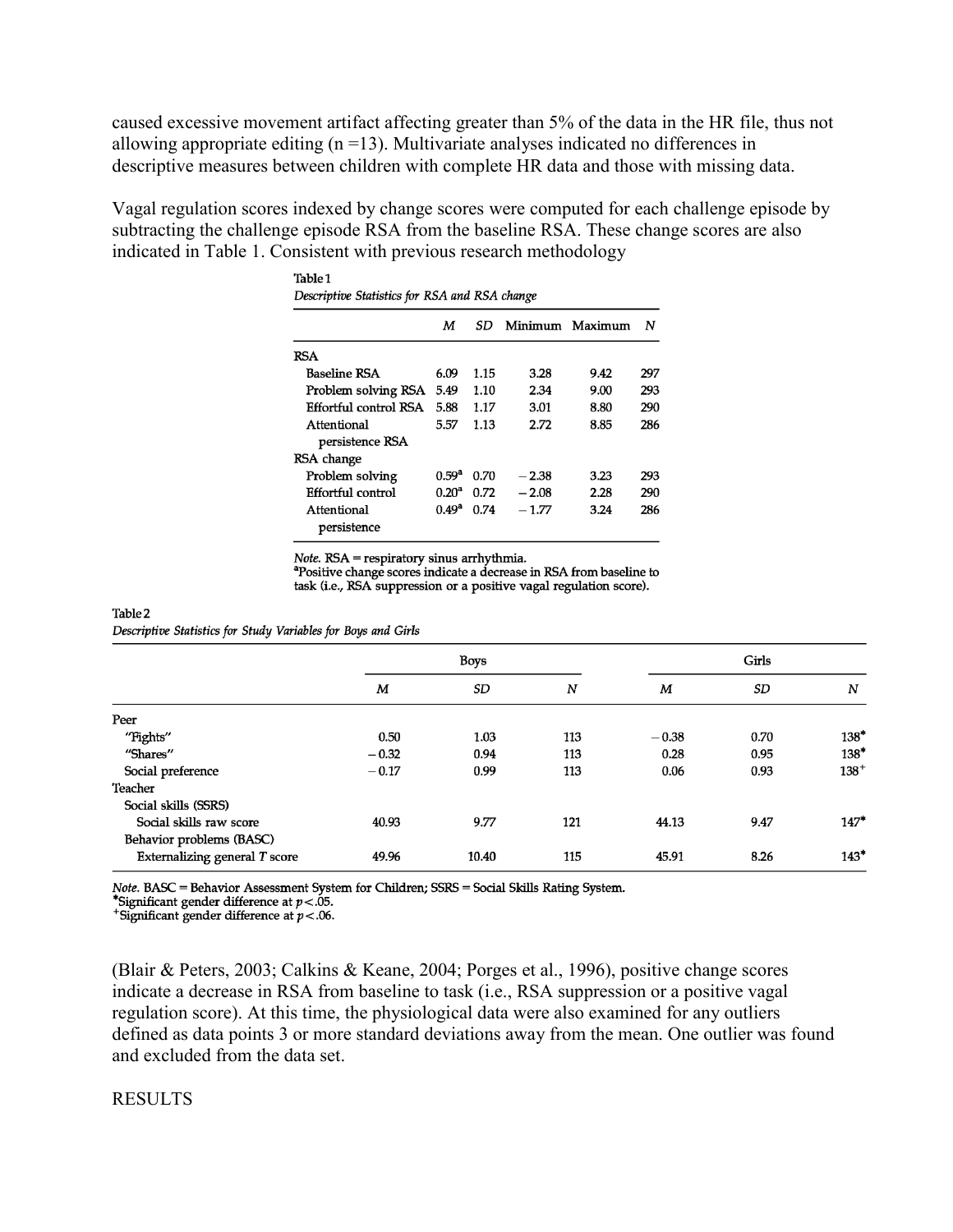#### *Data Reduction*

Given the several tasks involved during the physiological assessment, a reduction in the number of challenge episodes was necessary. Owing to moderately high correlations between the vagal regulation scores (ranging from  $r = 0.56$  to  $.76$ , p $\leq 0.001$ ), the three vagal regulation scores were averaged to obtain an overall vagal regulation composite score.

#### *Preliminary Analysis*

Given the different reporters and the varying procedures for data collection (laboratory and school assessment), the number of participants varied between assessments. Sample sizes for all outcome measures are reported along with the descriptives in Table 2. Each separate analysis used all available data. In addition, one data point was excluded from the data set as one teacher filled out the questionnaires incorrectly. Preliminary multivariate analyses found a positive relation between vagal regulation and baseline vagal tone,  $r$  5.39,  $p$  <.001. Given the present study's focus on vagal regulation, baseline vagal tone was controlled for during all analyses.

Additional preliminary multivariate analyses with all outcome variables revealed several gender differences. The means for boys and girls across all study measures are also presented in Table 2. As the table indicates peers were more likely to nominate boys as —fights" and girls as someone who -shares." Girls also obtained significantly higher social preference scores than boys. Teachers reported girls as having significantly better social skills and less externalizing problems than boys. Owing to these findings, gender was examined as a possible moderator via an interaction term. No significant relations between the measures of SES and race and the study's outcome measures were found and thus were not considered in subsequent analyses.

### *Vagal Regulation and Social Preference*

The first goal of this study was to examine the relation between vagal regulation and peer status. It was hypothesized that vagal regulation would be associated with higher social preference scores. To address this research question, regression analyses were conducted. To control for baseline vagal tone, it was entered first into the regression. The main effects of gender and vagal regulation were entered in the second step. Next, the interaction between gender and vagal regulation was entered to assess gender as a possible moderator. The dependent variable for the regression analysis was social preference, derived from peer reports. After controlling for baseline vagal tone, only the main effect for vagal regulation

| Correlations Between Variables of Interest |          |                          |           |           |           |           |   |
|--------------------------------------------|----------|--------------------------|-----------|-----------|-----------|-----------|---|
| Variable                                   |          | $2^{\mathrm{a}}$         | 3         | 4         | 5         | 6         | 7 |
| 1. Baseline RSA                            |          |                          |           |           |           |           |   |
| 2. Vagal regulation                        | $.39***$ | $\overline{\phantom{0}}$ |           |           |           |           |   |
| 3. Social preference                       | .02      | $.15*$                   |           |           |           |           |   |
| 4. "Shares"                                | $-.06$   | $.16*$                   | $.63***$  |           |           |           |   |
| 5. 'Tights''                               | .02      | $-.10$                   | $-.46***$ | $-.44***$ | -         |           |   |
| 6. Externalizing general $T$ score         | .10      | $-.08$                   | $-.36***$ | $-.32***$ | $.41***$  |           |   |
| 7. Social skills raw score                 | $-.10$   | $.15*$                   | $.37***$  | $.33***$  | $-.35***$ | $-.66***$ |   |

Table 3

Note. RSA = respiratory sinus arrhythmia; Vagal regulation = average RSA suppression across three cognitive tasks. <sup>a</sup>Controlled for baseline RSA.

 $*_p$  < .05,  $*_p$  < .01,  $**_p$  < .001.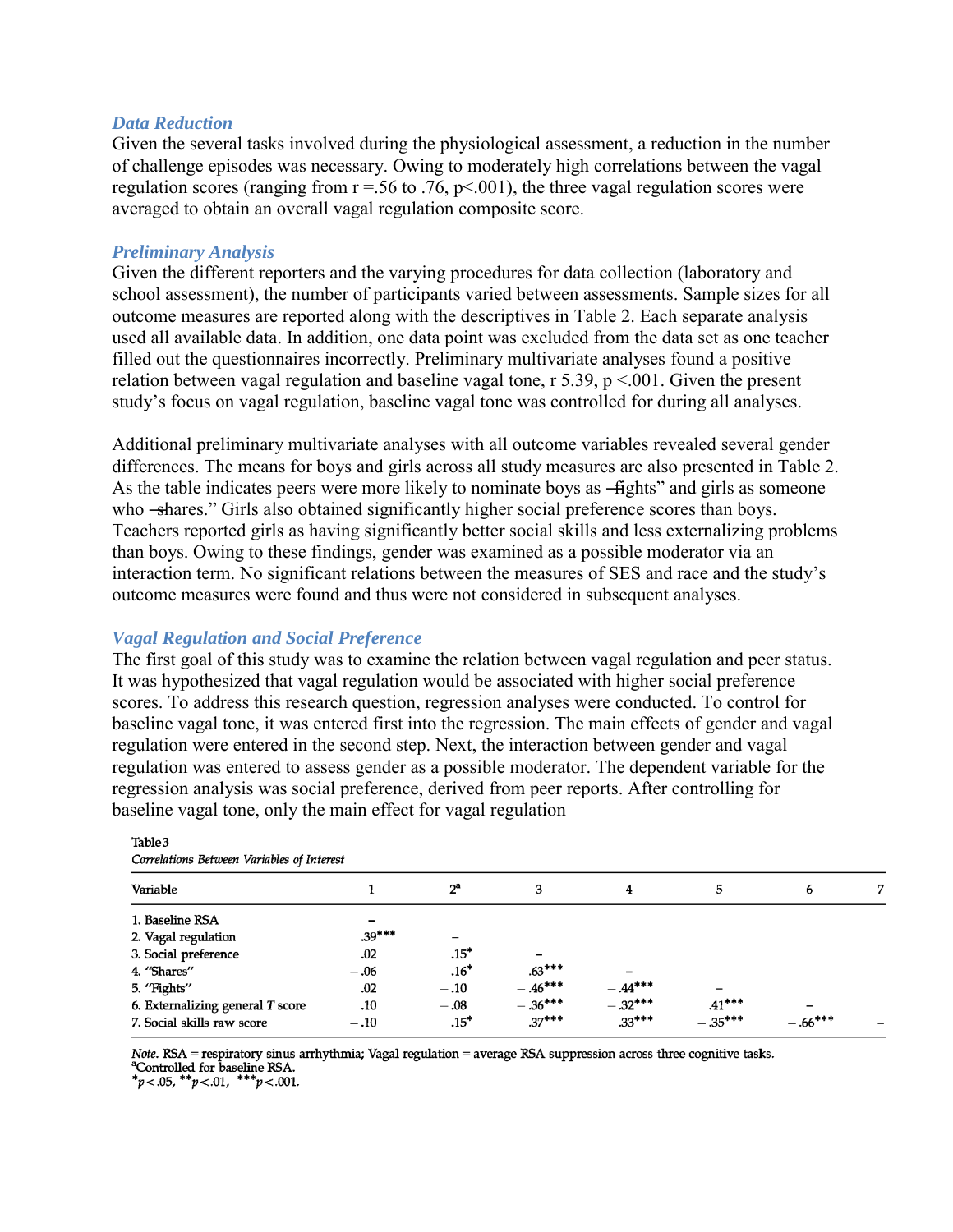was a significant predictor of social preference, total  $R^2 = 0.03$ ,  $R^2\Delta = 0.03$ ,  $F(2,208) = 3.19$ ,  $p < 0.05$ ,  $\beta$ =.17. Thus, children who showed greater RSA suppression during the cognitive tasks, indicative of positive vagal regulation scores, were more likely to obtain higher social preference scores. There were no significant effects of baseline vagal tone, gender, or a Gender x Vagal regulation interaction for social preference.

## *What Mediates the Relation Between Vagal Regulation and Social Preference?*

Owing to the significant finding between vagal regulation and social preference, analyses were conducted to examine whether social skills, behavior problems, or both mediated the effects of vagal regulation on social preference. To test mediation, procedures recommended by Baron and Kenny (1986) were followed. First, the independent variable must predict the mediator. Second, the independent variable must predict the dependent variable. Third, the mediator must predict the dependent variable. Perfect mediation holds if the independent variable has no significant effect on the dependent variable when the mediator is controlled.

First, the relations between vagal regulation and the potential mediators (behavior problems and social skills) were examined via regression analyses. It was hypothesized that vagal regulation would be related to fewer behavior problems and better social skills as reported by both teachers and peers. Once again baseline vagal tone was entered first in the regressions, followed by the main effects of gender and vagal regulation, and lastly the Gender x Vagal regulation interaction term.

First, as depicted in Table 4, vagal regulation did not predict peer report of behavior problems, after controlling for baseline vagal tone. There was, however, a main effect for gender, with boys being significantly more likely to be nominated as someone who -fights" compared with girls. There was no

|         |                                                                 | β         | $R^2$ | $R^2$ change | F change   |
|---------|-----------------------------------------------------------------|-----------|-------|--------------|------------|
|         | Predictors of teacher report of behavior problems ( $n = 214$ ) |           |       |              |            |
| Step 1. | Baseline vagal tone                                             | .12       | .01   | .01          | 2.22       |
| Step 2. | Gender                                                          | $-.45*$   | .05   | .04          | $4.92***$  |
|         | Vagal regulation                                                | $-.27***$ |       |              |            |
| Step 3. | Gender $\times$ Vagal regulation                                | $.39^{+}$ | .07   | .02          | $2.90^{+}$ |
|         | Predictors of peer nominations of "fights" ( $n = 211$ )        |           |       |              |            |
| Step 1. | Baseline vagal tone                                             | .03       | .00   | .00          | 0.10       |
| Step 2. | Gender                                                          | $-.46***$ | .19   | .19          | $24.45***$ |
|         | Vagal regulation                                                | $-.25$    |       |              |            |
| Step 3. | Gender $\times$ Vagal regulation                                | .17       | .19   | .00          | 0.72       |

Table 4

Regression Analyses Testing Vagal Regulation as a Predictor of Behavior Problems

Note.  $+p$  < .09, \*p < .05, \*\*p < .01, \*\*\*p < .001.

significant effect for a Gender x Vagal regulation interaction for the prediction of peer nomination of someone who —fights." On the other hand, in terms of predicting behavior problems as reported by teachers, there were significant main effects for gender and vagal regulation. However, these main effects were qualified by a marginally significant Gender x Vagal regulation interaction. Owing to this interaction, separate regressions were run for boys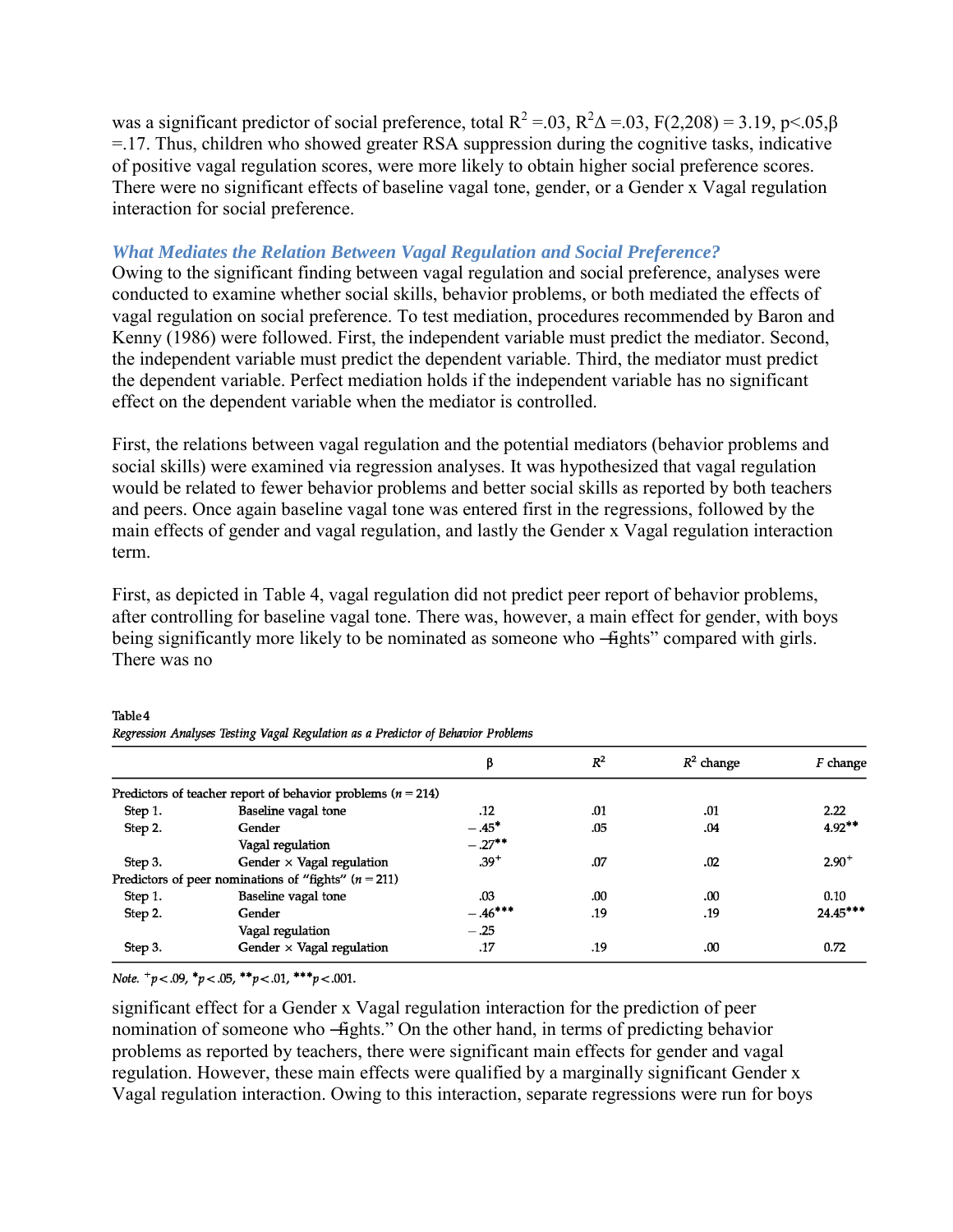and girls. For boys, vagal regulation marginally contributed to the prediction of behavior problems as reported by teachers, after controlling for baseline vagal tone, total R<sup>2</sup> = .04, R<sup>2</sup>  $\Delta$  =  $.03, F(1, 92) = 3.28, p < 0.08$ ,  $\beta = .20$ . On the other hand, for girls, vagal regulation did not significantly contribute to the prediction of behavior problems as reported by teachers, after controlling for baseline vagal tone, total R2 = .02,  $R^2A = .00$ ,  $F(1,117) = .104$ ,  $p = .75$ .

In terms of predicting social skills as reported by teachers, there were main effects for gender and vagal regulation, after controlling for baseline vagal tone, total  $R^2 = .06$ ,  $R^2 \Delta = .05$ ,  $F(2,220) = 5.98$ ,  $p \le 01$ . The standardized Rs for vagal regulation and gender were .15 ( $p \le 0.05$ ) and .17 (p<.01), respectively. Similarly, in terms of peer report of social skills (i.e., peer nominations of someone who -shares"), there were main effects for gender and vagal regulation, after controlling for baseline vagal tone,  $R^2 = .11$ ,  $R^2\Delta = .11$ ,  $F(2,208) = 12.25$ ,  $p < .001$ . The standardized Rs for vagal regulation and gender were .17 ( $p<.05$ ) and .28 ( $p<.001$ ), respectively. Thus, children who showed greater RSA suppression during the cognitive tasks, indicative of positive vagal regulation scores, were significantly more likely to obtain higher social skills scores as reported by teachers as well as being more likely to be nominated as someone who ―shares‖ by peers. Overall, girls were more likely than boys to obtain higher social skills scores as reported by teachers and being nominated by their peers as someone who -shares." There were no significant effects for Gender x Vagal regulation interactions.

Next, the relations between the mediators and the dependent variable, peer status, were examined. As depicted in Table 3, teacher report of social skills as well as peer nominations as someone who -shares" were positively correlated with peer status; teacher report of behavior problems and peer nominations of someone who —fights" were negatively correlated with peer status. Because the main effect between vagal regulation and behavior problems was only marginally significant for boys, it could only be tested as a possible mediator for boys. As a result of this gender difference, separate mediational models were tested for boys and girls. Additionally, to ensure that the mediation effects were not due to shared method effects, as the mediator —shares" and outcome peer status were both derived from peer nominations, separate mediational tests were run for teacher and peer reports.

The mediational test for girls via hierarchichal regressions is presented in Table 5 and examined whether teacher report of social skills as well as peer nominations of -shares" mediated the relation between vagal regulation and social preference. As indicated in the second step of the regressions, both measures of social skills, when tested separately, provided unique variance toward the prediction of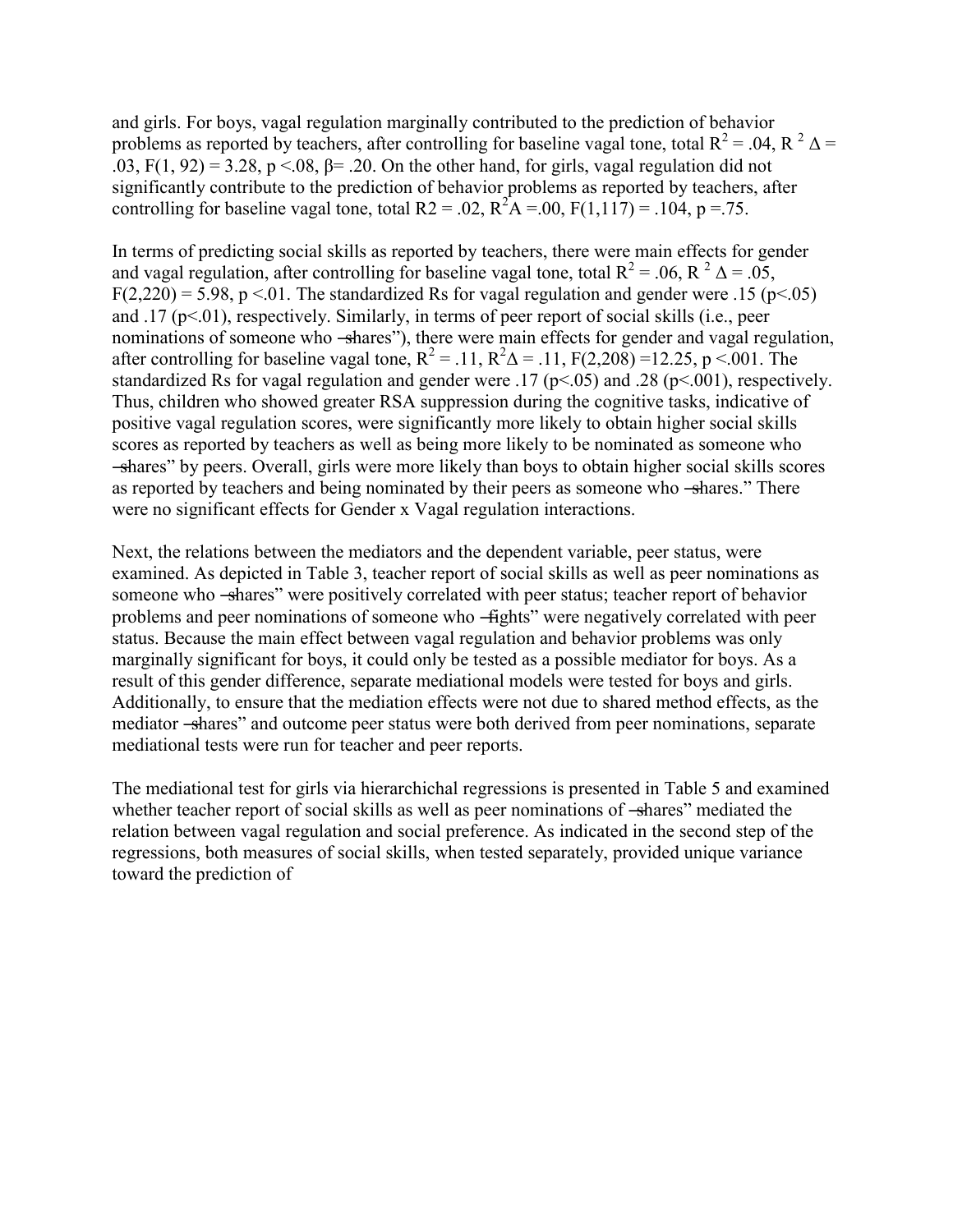Table 5

Regression Analyses Testing Girls' Social Skills and "Shares" as Mediators of the Relation between Vagal Regulation and Social Preference

| Predictor |                                                                               | β        | $R^2$ | $R^2$ change | F change   |
|-----------|-------------------------------------------------------------------------------|----------|-------|--------------|------------|
|           | Social Skills as a Mediator $(n = 111)$                                       |          |       |              |            |
| Step 1.   | Baseline vagal tone (L)                                                       | .09      | .00   | .00          | 0.45       |
| Step 2.   | Social skills (T)                                                             | $.34***$ | .13   | .13          | $15.69***$ |
| Step 3.   | Vagal regulation (L)                                                          | .12      | .14   | .01          | 1.38       |
|           | "Shares" as a Mediator $(n = 117)$                                            |          |       |              |            |
| Step 1.   | Baseline vagal tone (L)                                                       | .07      | .00   | .00          | 0.43       |
| Step 2.   | "Shares" $(P)$                                                                | $.65***$ | .43   | .43          | 85.70***   |
| Step 3.   | Vagal regulation (L)                                                          | .04      | .43   | .00          | 0.26       |
|           | Simultaneous testing of "shares" and social skills as mediators ( $n = 111$ ) |          |       |              |            |
| Step 1.   | Baseline vagal tone (L)                                                       | .09      | .00   | .00          | 0.45       |
| Step 2.   | "Shares" $(P)$                                                                | $.58***$ | .44   | .44          | $42.15***$ |
|           | Social skills (T)                                                             | $.18*$   |       |              |            |
| Step 3.   | Vagal regulation (L)                                                          | .04      | .44   | .00          | 0.19       |

Note. P = peer report; T = teacher report; L = laboratory measure.<br>\* $\nu$  <.05. \*\*\*  $\nu$  <.001.

Regression Analyses Testing Boys' "Shares," Social Skills, and Behavior Problems as Mediators of the Relation Between Vagal Regulation and Social Preference

| Predictor                         |                                                                                                  | β         | $R^2$ | $R^2$ change | $F$ change |
|-----------------------------------|--------------------------------------------------------------------------------------------------|-----------|-------|--------------|------------|
|                                   | Social skills as a mediator ( $n = 89$ )                                                         |           |       |              |            |
| Step 1.                           | Baseline vagal tone (L)                                                                          | $-.10$    | .00   | .00          | 0.12       |
| Step 2.                           | Social skills (T)                                                                                | $.26*$    | .08   | .08          | $7.23***$  |
| Step 3.                           | Vagal regulation (L)                                                                             | .18       | .10   | .02          | 2.54       |
| "Shares" as a mediator $(n = 93)$ |                                                                                                  |           |       |              |            |
| Step 1.                           | Baseline vagal tone (L)                                                                          | $-.04$    | .00   | .00          | 0.04       |
| Step 2.                           | Shares (P)                                                                                       | $.57***$  | .33   | .33          | 45.77***   |
| Step 3.                           | Vagal regulation (L)                                                                             | .09       | .34   | .01          | 0.89       |
|                                   | Behavior problems as a mediator ( $n = 84$ )                                                     |           |       |              |            |
| Step 1.                           | Baseline vagal tone (L)                                                                          | $-.06$    | .00   | .00          | 0.19       |
| Step 2.                           | Behavior problems (T)                                                                            | $-.33***$ | .12   | .12          | $11.35***$ |
| Step 3.                           | Vagal regulation (L)                                                                             | .13       | .14   | .02          | 1.27       |
|                                   | Simultaneous testing of "shares," social skills, and behavior problems as mediators ( $n = 84$ ) |           |       |              |            |
| Step 1.                           | Baseline vagal tone (L)                                                                          | $-.06$    | .00   | .00          | 0.19       |
| Step 2.                           | "Shares" $(P)$                                                                                   | $.57***$  | .45   | .45          | $21.29***$ |
|                                   | Social skills (T)                                                                                | .02       |       |              |            |
|                                   | Behavior problems (T)                                                                            | $-.23*$   |       |              |            |
| Step 3.                           | Vagal regulation (L)                                                                             | .05       | .45   | .45          | 0.35       |

Note. P = peer report; T = teacher report; L = laboratory measure.<br>\*p < .05, \*\*p < .01, \*\*\*p < .001.

social preference, after controlling for baseline vagal tone. The last step to test mediation is controlling for the mediators (-shares" and social skills) and assessing whether the independent variable (vagal regulation) still predicts the dependent variable (social preference). As hypothesized and depicted in Step 3, when vagal regulation was entered last in the regression, it no longer contributed unique variance toward the relation to social preference. The same findings emerged when simultaneously testing both —shares" and teacher report of social skills as medi-

Table 6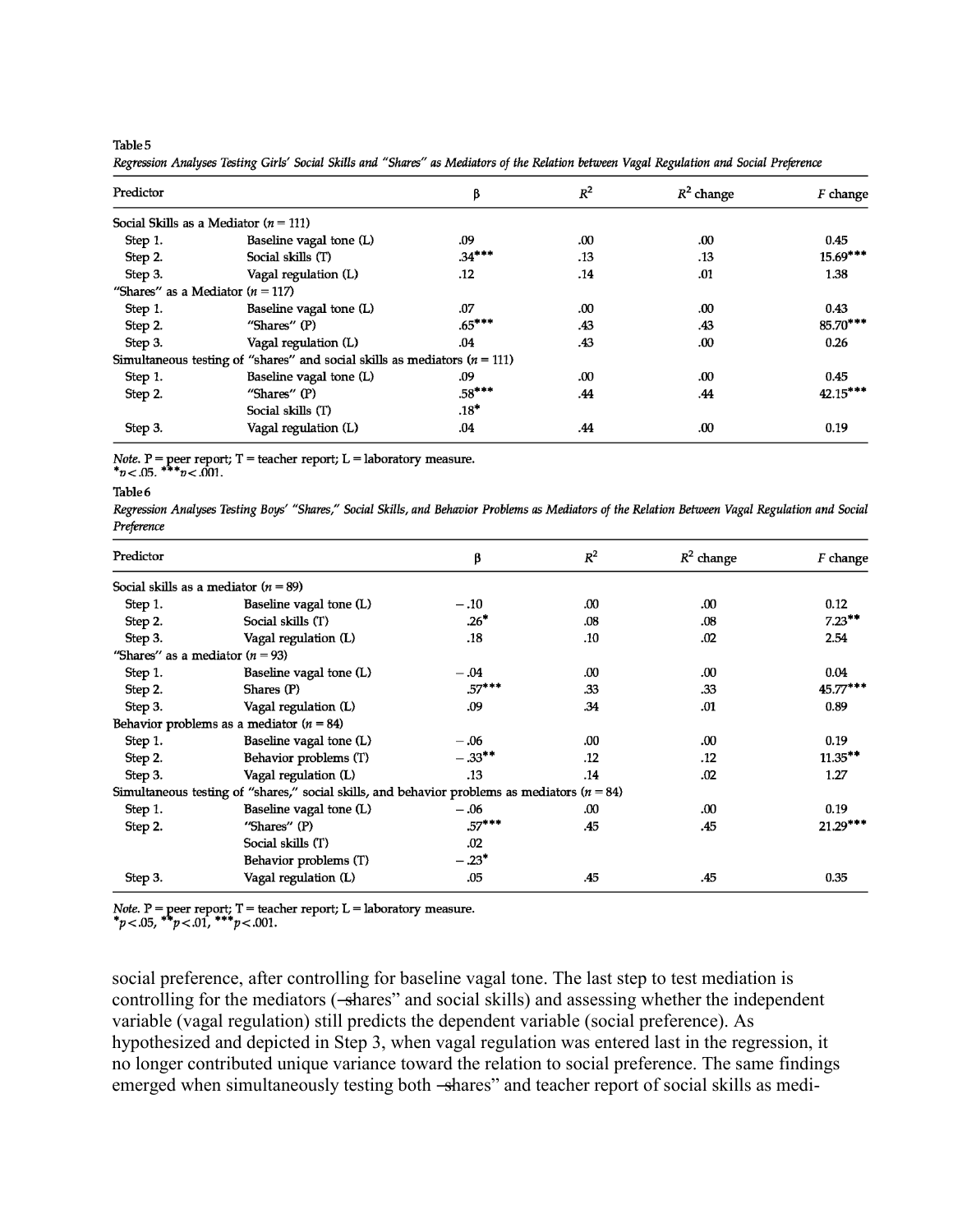ators, indicating that not only do both mediators function independently from one another but also that the mediation effect is not due to a shared method effect.

The mediational test for boys via hierarchical regressions are presented in Table 6 and examined whether peer report of social skills, —shares," as well as teacher report of social skills and behavior problems mediated the relation between vagal regulation and social preference. First these three potential mediators were assessed separately. As indicated in the second step of the regressions, both peer and teacher report of social skills and teacher report of behavior problems provided unique variance toward the prediction of social preference, after controlling for baseline vagal tone. The third and last step to test for mediation found that vagal regulation no longer contributed unique variance toward the relation to social preference when each of the three potential mediators was controlled for. The simultaneous testing of these three mediators revealed that only -shares" and teacher report of behavior problems emerged as significant mediators, with teacher report of social skills no longer contributing unique variance toward the prediction of social preference.

### **DISCUSSION**

This study was designed to examine the relation between vagal regulation and children's social competence, including peer status, social skills, and behavioral problems. Specifically, it examined whether kindergarteners with lower levels of vagal regulation would be more likely to exhibit deficits in social competence, as observed by teachers and peers, compared with kindergarteners with higher levels of vagal regulation. Mediational analyses were also used to address the potential mechanisms by which vagal regulation relates to children's peer status.

First, the relation between vagal regulation and children's peer status was examined. Children with higher levels of RSA suppression during the cognitive tasks, indicative of positive vagal regulation, were more likely to obtain a higher peer status. This finding was consistent with our hypotheses and with the work of other investigators such as Stifter and Corey (2001), who found that infants with greater levels of vagal regulation during a cognitively challenging task were rated by the experimenters as more socially approaching. Furthermore, these findings support Porges et al.'s (1996) vagal —brake" (i.e., vagal regulation) as a neurophysiological mechanism for appropriate social behavior. This is also the first study to examine vagal regulation as it relates to a peer assessment of social competence: peer status. Given the numerous negative outcomes associated with peer rejection, our finding is the first to examine a potential physiological marker for peer rejection as children with lower levels of vagal regulation were indeed more likely to be rejected by peers. This finding also supports Porges and colleagues' differentiation of the two dimensions of vagal tone (baseline vagal tone and vagal regulation) as only vagal regulation was associated with children's peer status. This is further evidence that vagal regulation is likely a better and more specific physiological marker for appropriate social behavior than is baseline vagal tone.

Owing to the significant finding between vagal regulation and children's peer status, mediational analyses were conducted to examine possible mechanisms by which vagal regulation relates to children's social competence. Based on previous research, it was expected that the role of vagal regulation in children's social competence lies in its ability to facilitate the development of children's social skills repertoire and decrease their behavior problems leading to better peer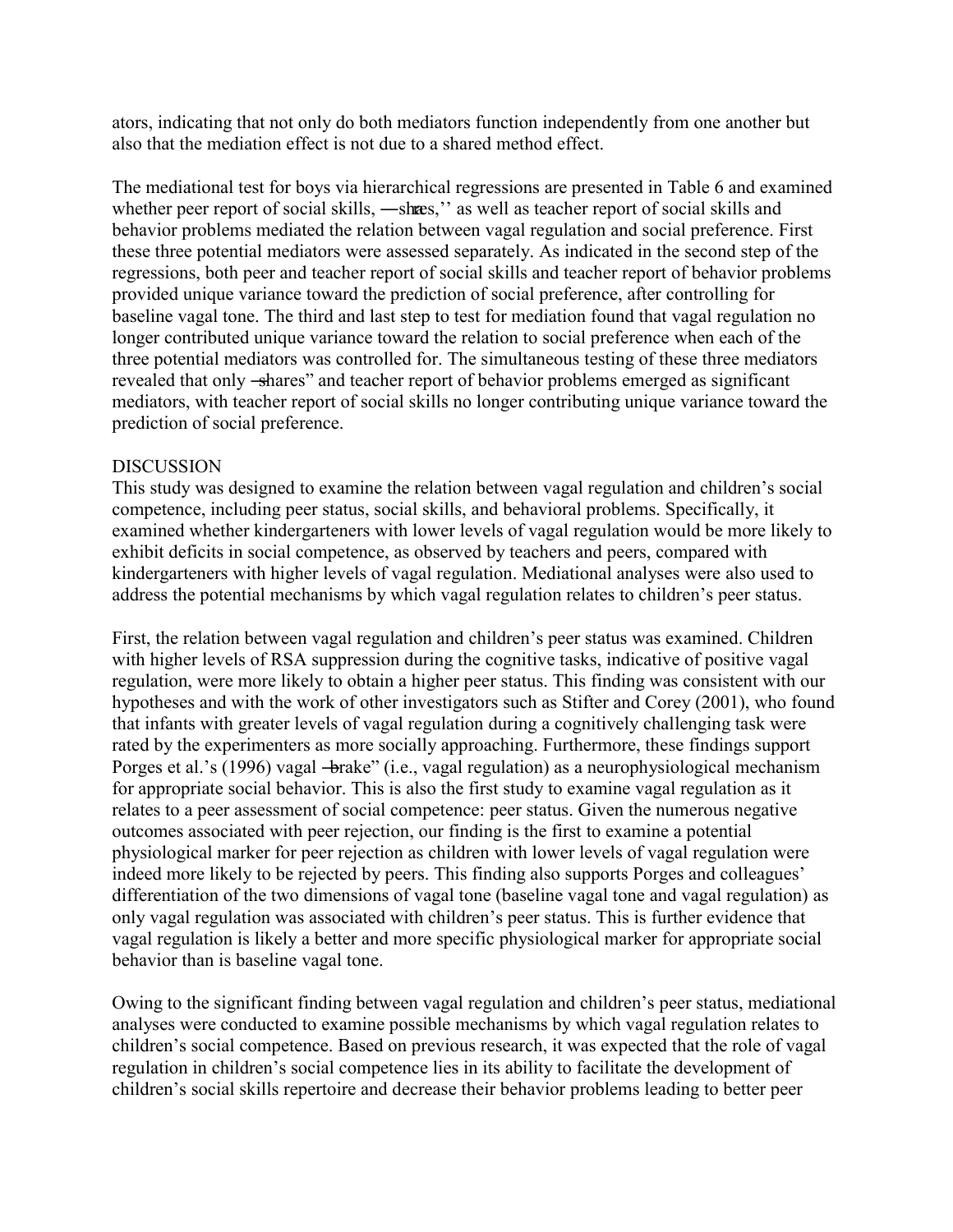status. Thus, in exploring the link between vagal regulation and peer status, it was of particular importance to determine whether it was through better social skills, fewer behavior problems, or both that vagal regulation related to peer status. Using Baron and Kenny's (1986) mediational approach, we tested a model in which a child's social skills and behavior problems, evidenced in the kindergarten classroom, would serve as mediators between vagal regulation and peer status.

First, and partially consistent with our hypotheses as well as with previous research (Calkins & Dedmon, 2000; Porges et al., 1996), vagal regulation was negatively related to teacher reported behavior problems only for boys, although this relation was only marginally significant. Boys who showed greater RSA suppression during the cognitive tasks were less likely to exhibit behavior problems as reported by teachers. The fact that no such finding emerged with peer report of behavior problems may suggest a difference in the contextual variability of negative social behavior observed by teachers and peers. Eisenberg et al. (1996) suggested that perhaps due to gender stereotypes and different expectations teachers are more sensitive to noticing disruptive negative behaviors in the class and are thus more likely to observe such behavior in boys. However, we found that peers were also more likely to nominate boys as someone who ―fights‖; yet no relation to vagal regulation was found. Perhaps peers have a higher threshold for disruptive behavior as even well-regulated boys (with high levels of vagal regulation) may engage in some rough play behavior with their peers. This lower range of behavior problems among peers may make it difficult to find a significant relation between vagal regulation and peer nominations of —fights." On the other hand, in a classroom setting, well-regulated boys may be more likely to comply with class rules and obey the teacher, whereas dysregulated boys may not be able to adapt to the setting and may continue to be disruptive.

Vagal regulation was not related to behavior problems among girls, a finding that contradicts our hypothesis and some prior research in this area. It may be that, by the time girls enter kindergarten, socialization processes aimed at the expression of anger (Fabes & Eisenberg, 1992) override physiological mechanisms in such a way that girls are better at masking their anger (Underwood, Coie, & Herbsman, 1992) or managing behavior to comply with the demands of the classroom. At the same time, it is important to recognize that only a small number of studies have examined the relations between vagal regulation and behavior problems in community samples of boys and girls, and such findings are clearly in need of replication. Examining younger children who are already exhibiting appropriate behavioral and emotion regulation despite their physiological functioning is an important step in understanding how this dissociation between physiology and behavior develops. Exploring how socialization practices (e.g., parenting methods) as well as learning (e.g., modeling parental behavior) affect children's emotion regulation development, both behaviorally and physiologically, will undoubtedly contribute to our understanding in this domain.

As hypothesized, vagal regulation was related to better overall social skills as reported by teachers as well as greater peer nominations for someone who —shares." These findings extend support for the role of vagal regulation or the vagal —brake" in social behavior in two ways. First, this study provides evidence for Porges et al.'s (1996) vagal — take" theory as it directly relates to children's positive social behavior—in the form of better individual social skills—not fewer behavior problems as past research had found (Calkins & Dedmon, 2000; Porges et al., 1996). Second, it supports the notion that the modulation of arousal via the vagal —brake"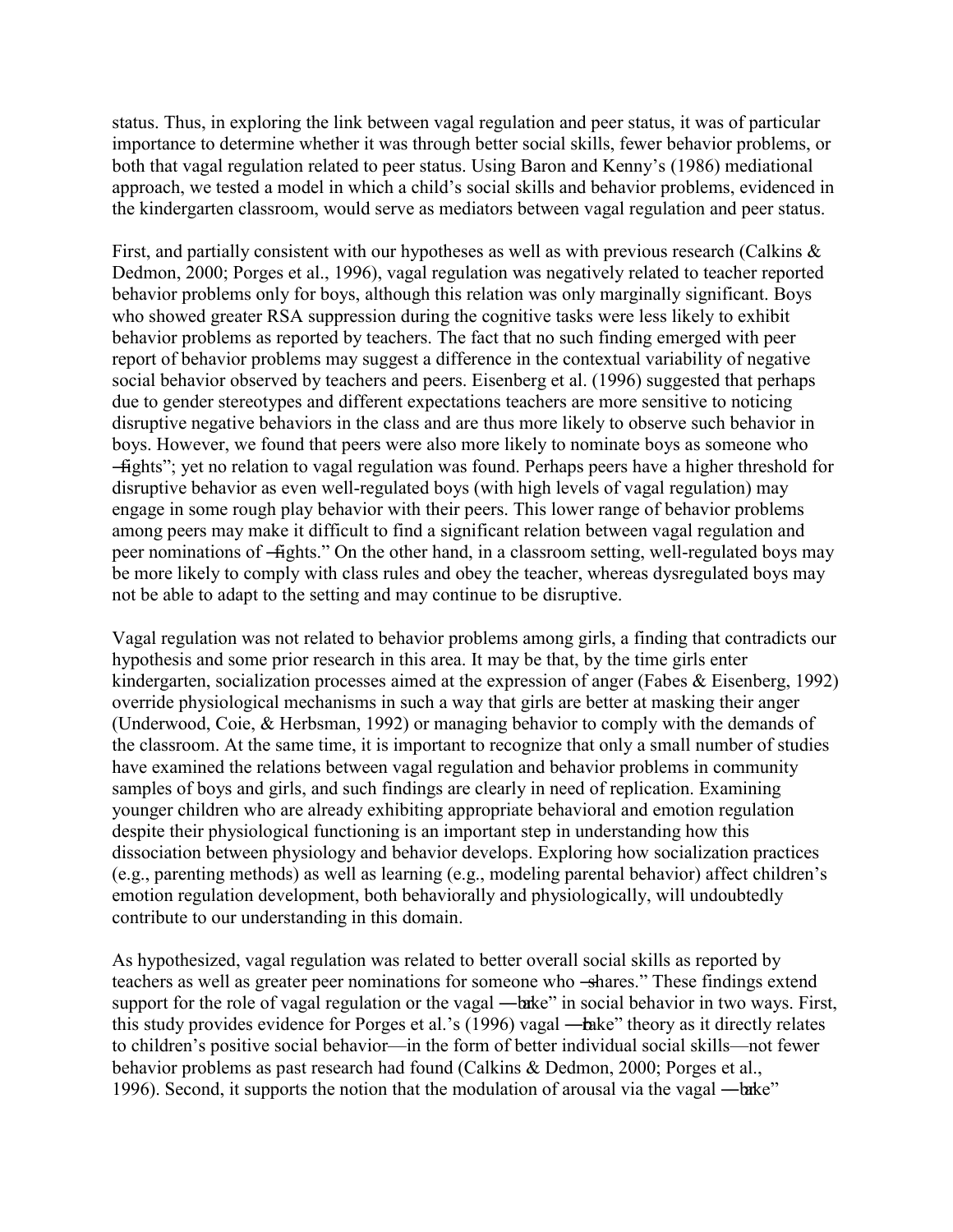facilitates an organism's ability to engage and disengage with the environment. This ability can be thought of as a core aspect of good social skills as children must know when to engage appropriately with other kids (i.e., talk to or play with them) and when to disengage with them (i.e., ignore them). This constant shift in communication and behavioral engagement and disengagement during social interactions may be easier for children who are able to maintain physiological homeostasis during arousing situations.

The current study found that the mediational processes that account for the relation between vagal regulation and peer status differed for boys and girls. For girls, only social skills as reported by teachers and peers (-shares<sup>")</sup> mediated the relation between vagal regulation and peer status, whereas for boys, both social skills (peer report) and behavior problems (teacher report) mediated this relation. This marks the first study that has examined the mechanisms by which vagal regulation relates to peer status and extends Porges et al.'s (1996) — vagal brake" theory by demonstrating gender differences in how vagal regulation relates to greater social competence. It appears that for boys, higher levels of vagal regulation relate to greater peer status through better social skills and fewer behavior problems whereas for girls vagal regulation relates to peer status through only better social skills. Examining gender differences in physiological processes has been suggested by Beauchaine (2001), who argued that some earlier findings linking baseline RSA to social competence for boys only (Eisenberg et al., 1995, 1996; Fabes et al., 1993) were limited by restricted ranges on all indices for girls as well as reduced variability in baseline RSA. Because our study's RSA variability for boys and girls did not differ, it allowed us to examine more accurately potential gender differences in how a physiological mechanism relates to social behaviors. Additionally, our examination of RSA suppression (i.e., vagal regulation), while controlling for baseline RSA, gave us a more precise proposal at how a regulatory physiological mechanism relates to social behavior.

Perhaps in infancy and toddlerhood the role of vagal regulation is simply to inhibit impulsive reactions to stressors, which can be thought of as be havior problems. As children get older and develop more sophisticated cognitive skills, however, the link between physiological regulation and their behavior may become managed by more advanced cognitive processes such as social skills. For example, it may be cognitively less demanding to punch a peer reactively as a result of a stolen a toy compared with using problem-solving skills. This cognitive shift in the management of behavior may explain our robust finding (for both girls and boys) that vagal regulation is related to social competence—as measured by peer status—through social skills. The use of cognitive processes for better social skills may be facilitated by successful modulation of arousal via vagal regulation. This modulation of arousal during stressful circumstances facilitates the maintenance of physiological homeostasis, which may free up metabolic resources to be used by higher cognitive processes. Boys, however, may continue to use vagal regulation for the inhibition of behavior problems due to their potentially slower physiological maturation compared with girls or simply due to societal norms that find some forms of disruptive behavior for boys more acceptable (e.g., rough play), therefore necessitating regulation.

In summary, this study's results provide support for the role of vagal regulation in children's social competence. It appears that greater vagal regulation is related to better peer status by facilitating the use of social skills for boys and girls as well as inhibiting behavior problems for boys only. This study has several important strengths that should be noted. First, the design used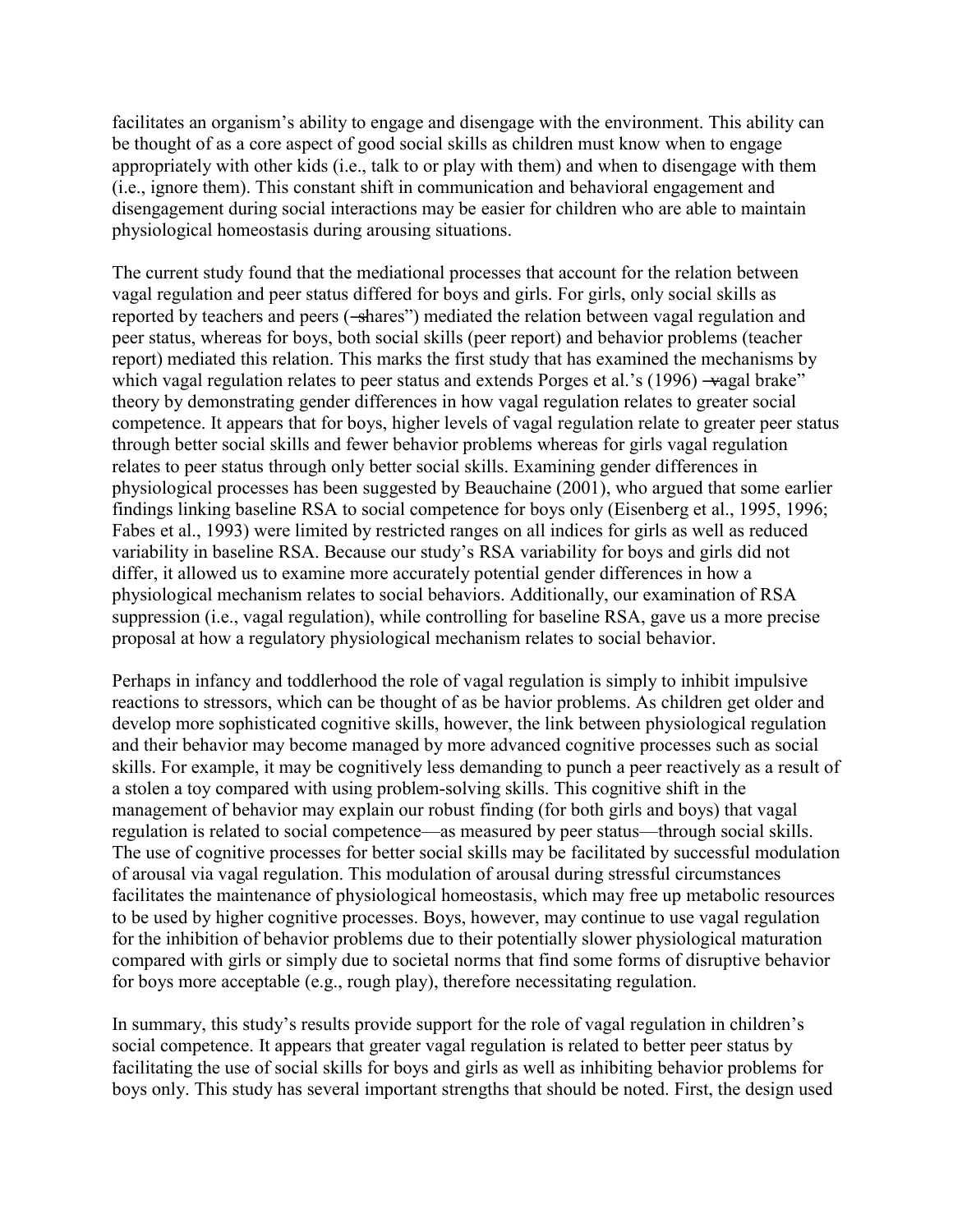multiple reporters (peers and teachers) including physiological data derived from several challenging episodes ensuring the measure of appropriate arousal levels. Second, peers were included as a source of information, not only in terms of assessing peer status within the classroom but also as reporters of behavior problems and social skills. Lastly, this study drew from a community- based sample that included children with varying degrees of behavior problems. Despite the strengths of this study, it is clear that the concurrent nature of the study precludes definite conclusions on the causal role of vagal regulation in the development of social competence. A longitudinal design examining whether infants' vagal regulation predicts their social competence in the future would be needed to further solidify the role of vagal regulation in developing appropriate social behavior.

Peer nominations of social skills and behavior problems were also limited to one question per construct (-shares" and -fights"), which may have prevented a more detailed assessment of which specific components of social skills and behavior problems are related to vagal regulation. Another important issue to consider was the moderately high correlation between peer nominations of -shares" and peer-reported social preference. Our results illustrated that the mediation effect found via -shares" was not solely due to shared method effects, as teacher report of social skills was also a significant mediator in the relation between vagal regulation and social preference. However, the question of whether young children have difficulty distinguishing positive behaviors from overall like- ability or whether sharing behavior is a distinguishable but important feature of being liked in kindergartener, as past research has found (Coie et al., 1982, Keane & Calkins, 2004), still remains. Future studies using observational methods in the classroom may be able to determine young children's accuracy when reporting peers' social behavior. It may also be beneficial for future studies using peer reports to determine which specific components of social skills (e.g., eye contact, verbal skills, cooperation, and assertiveness) are related to overall peer status as well as higher levels of vagal regulation. This type of examination would also provide evidence for the Social Engagement System, outlined by Porges (2003), which specifies the importance of the vagus nerve in enabling complex facial gestures, vocalizations, social gesturing, and orientation, which are thought of as important behaviors for engaging in social communication. We also did not examine the relation between vagal regulation and internalizing problems due to our young sample. However, given recent findings that depressed adults with higher levels of vagal regulation are more likely to recover from depression (Rottenberg, Salomon, & Gross, 2005), it may be important to examine the role of vagal regulation in the onset of such internalizing problems, perhaps as early as preadolescents.

In addition, it is clear that although many of the relations tested were significant, they were modest in magnitude and accounted for a small portion of the variance. Thus, other variables such as socialization practices and parenting techniques should be considered to determine how those environmental factors interact with children's physiological make-up. One recent study by Kennedy, Rubin, Hastings, and Maisel (2004) found that toddler's baseline vagal tone at age 2 predicted parenting style at age 4. Kennedy et al. (2004) argued that physiologically dysregulated children may elicit negative parental behavior. It is important to examine this relation with vagal regulation to determine whether this dysreg ulation is indicative of a child's overall inability to maintain homeostasis, as indexed by baseline vagal tone, or more specifically linked to an inability to modulate arousal when facing a more stressful situation, as indexed by vagal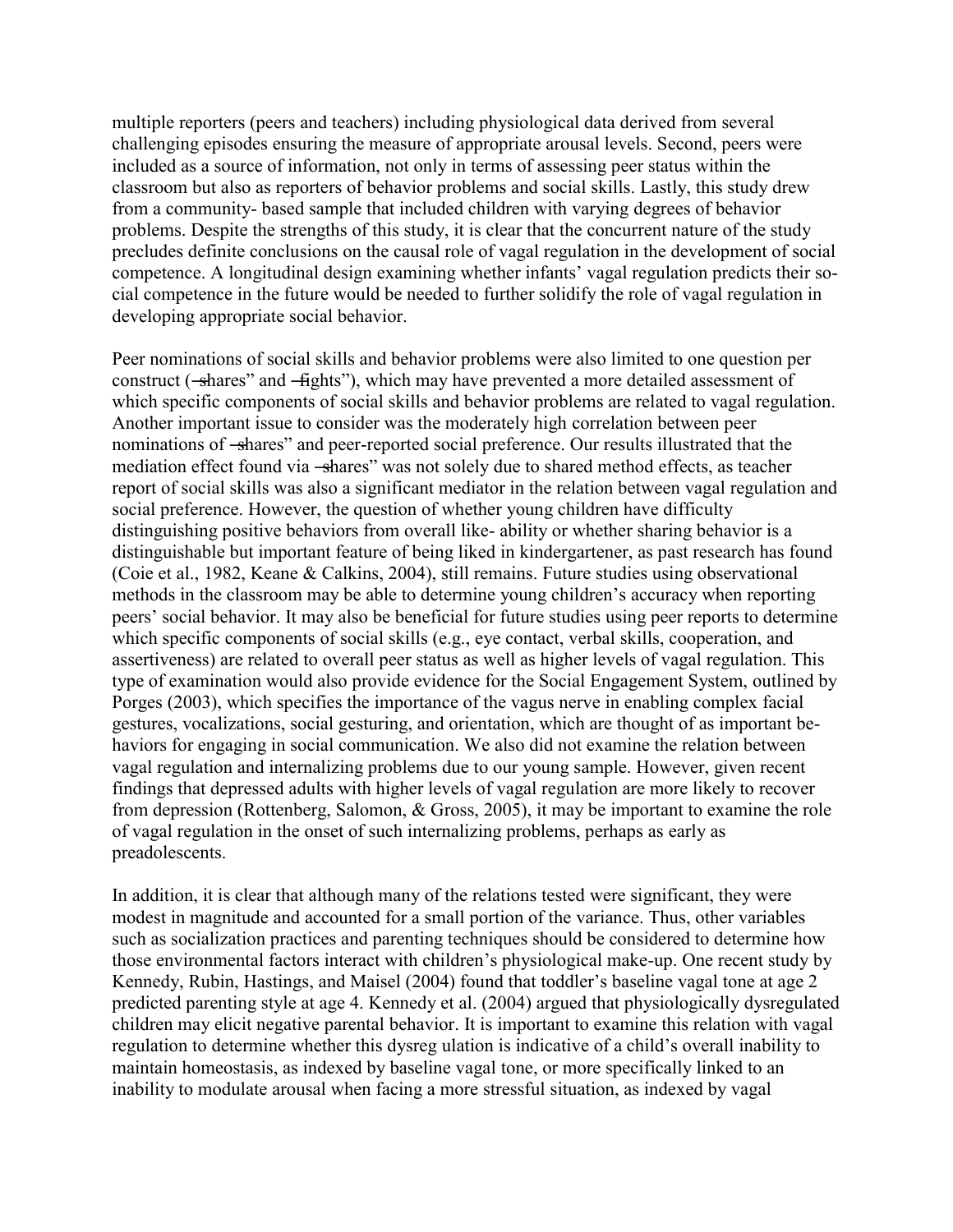regulation. Lastly, the bidirectional influence of environmental factors on children's physiological regulation remains unexplored. Perhaps, positive parenting behavior on children who have difficulty with physiological regulation early on can change their physiological regulation in the future. Examining such environmental and physiological interactions may be important for the development of early prevention programs.

**REFERENCE** 

- Achenbach, T. M. (1992). Manual for the Child Behavior Checklist/2–3 & 1992 profile. Burlington: University of Vermont Department of Psychiatry.
- Baron, R. M., & Kenny, D. A. (1986). The moderator- mediator variable distinction in social psychological research: Conceptual, strategic, and statistical considerations. Journal of Personality and Social Psychology, 51, 1173–1182.
- Beauchaine, T. (2001). Vagal tone, development, and Gray's motivational theory: Toward an integrated model of autonomic nervous system functioning in psychopathology. Development and Psychopathology, 13, 183–214.
- Blair, C., & Peters, R. (2003). Physiological and neurocognitive correlates of adaptive behavior in preschool among children in Head Start. Developmental Neuropsychology, 24, 479–497.
- Calkins, S. D. (1997). Cardiac vagal tone indices of temperamental reactivity and behavioral regulation in young children. Developmental Psychobiology, 31, 125– 135.
- Calkins, S. D., & Dedmon, S. (2000). Physiological and behavioral regulation in two-year-old children with aggressive/destructive behavior problems. Journal of Abnormal Child Psychology, 28,103–118.
- Calkins, S. D., & Keane, S. P. (2004). Cardiac vagal regulation across the preschool period: Stability, continuity, and implications for childhood adjustment. Developmental Psychobiology, 45, 101–112.
- Coie, J. D., Dodge, K. A., & Coppotelli, H. (1982). Dimensions and types of social status: A cross-age perspective. Developmental Psychology, 18, 557–570.
- Coie, J. D., Lochman, J., Terry, R., & Hyman, C. (1992). Predicting early adolescent disorder from childhood aggression and peer rejection. Journal of Consult Clinical Psychology, 60, 783– 792.
- Cole, P., Zahn-Waxler, C., Fox, N., Usher, B., & Welsh, J. (1996). Individual differences in emotion regulation and behavior problems in preschool children. Journal of Abnormal Psychology, 105, 518–529.
- Denham, S., Blair, K., DeMulder, E., Levitas, J., Sawyer, K., Auerbach-Major, S., et al. (2003). Preschool emotional competence: Pathway to social competence? Child Development, 74, 238– 256.
- Doussard-Roosevelt, J., Montgomery, L., & Porges, S. (2003). Short-term stability of physiological measures in kindergarten children: Respiratory sinus arrhythmia, heart period, and cortisol. Developmental Psychobiology, 43, 230–242.
- Doyle, A., Ostrander, R., Skare, S., Crosby, R. D., & August, G. J. (1997). Convergent and criterion-related validity of the Behavior Assessment System for Children-Parent Rating Scale. Journal of Clinical Child Psychology, 26, 276– 284.
- Eisenberg, N., Fabes, R. A., Bernzweig, J., Karbon, M., Poulin, R., & Hanish, L. (1993). The relations of emotionality and regulation to preschoolers'social skills and sociometric status. Child Development, 64, 1418–1438.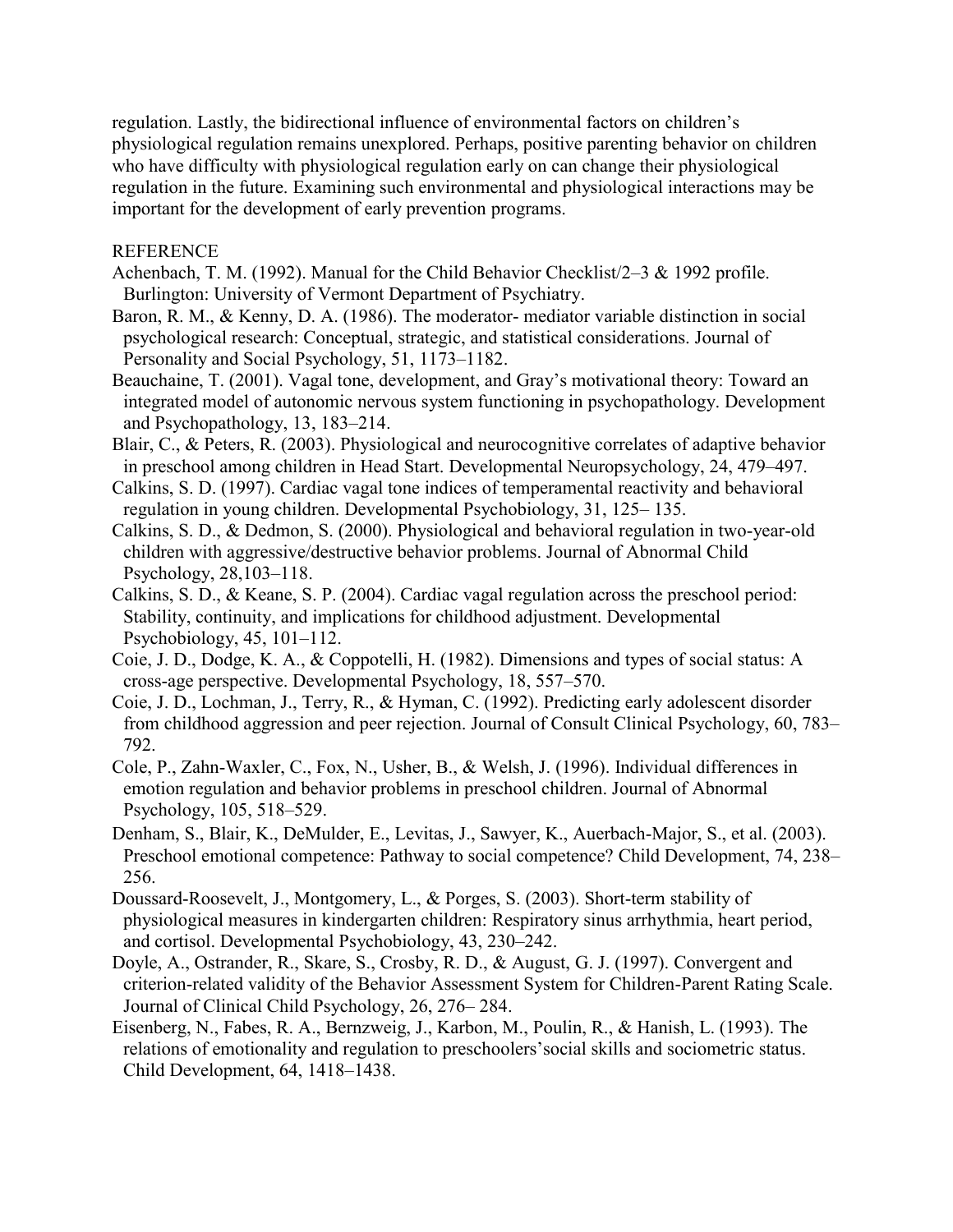- Eisenberg, N., Fabes, R., Karbon, M., Murphy, B., Wosinski, M., Polazzi, L., et al. (1996). The relations of children's dispositional prosocial behavior to emotionality, regulation, and social functioning. Child Development, 67, 974–992.
- Eisenberg, N., Fabes, R., Murphy, B., Maszk, P., Smith, M., & Karbon, M. (1995). The role of emotionality and regulation in children's social functioning: A longitudinal study. Child Development, 66,1360–1384.
- El-Sheikh, M. (2001). Parental drinking problems and children's adjustment: Vagal regulation and emotional reactivity as pathways and moderators of risk. Journal of Abnormal Psychology, 110, 499–515.
- El-Sheikh, M., Harger, J., & Whitson, S. (2001). Exposure to interparental conflict and children's adjustment and physical health: The moderating role of vagal tone. Child Development, 72, 1617–1636.
- Fabes, R. A., & Eisenberg, N. (1992). Young children's coping with interpersonal anger. Child Development, 63, 116–128.
- Fabes, R. A., Eisenberg, N., & Eisenbud, L. (1993). Behavioral and physiological correlates of children's reactions to others in distress. Developmental Psychology, 29, 655– 663.
- Fox, N. A. (1989). Psychophysiological correlates of emotional reactivity during the first year of life. Developmental Psychology, 25, 364–372.
- Fox, N. A. (Ed.) (1994). The development of emotion regulation: Biological and behavioral considerations. Monographs of the Society for Research in Child Development, 59(2–3, Serial No.240).
- Fox, N. A., & Field, T. M. (1989). Individual differences in preschool entry behavior. Journal of Applied Developmental Psychology, 10, 527–540.
- Goldsmith, H. H., & Rothbart, M. K. (1993). The laboratory temperament assessment battery (LAB-TAB). Madison: University of Wisconsin.
- Gresham, F. M., & Elliot, S. N. (1990). Social skills rating system manual. Circle Pines, MN: American Guidance Service.
- Grossman, P., Stemmler, G., & Meinhardt, E. (1990). Paced respiratory sinus arrhythmia as an index of cardiac parasympathetic tone during varying behavioral tasks. Psychophysiology, 27, 404–416.
- Gunnar, M. R., Sebanc, A. M., Tout, K., & Donzella, B. (2003). Peer rejection, temperament, and cortisol activity in preschoolers. Developmental Psychobiology, 43, 346– 358.
- Gunnar, M. R., Tout, K., de Haan, M., Pierce, S., & Stansbury, K. (1997). Temperament, social competence, and adrenocortical activity in preschoolers. Developmental Psychobiology, 31, 65–85.
- Hair, J., Anderson, R., Tatham, R., & Black, W. (1998). Multiple data analysis (5th ed.). Upper Saddle River, NJ: Prentice Hall.
- Hollingshead, A. B. (1975). Four factor index of social status. Unpublished manuscript, Yale University, New Haven, CT.
- Huffman, L. C., Bryan, Y., del Carmen, R., Pederson, F., Doussard-Roosevelt, J., & Porges, S. (1998). Infant temperament and cardiac vagal tone: Assessments at twelve weeks of age. Child Development, 69, 624–635.
- Keane, S. P., & Calkins, S. D. (2004). Predicting kindergarten peer social status from toddler and preschool problem behavior. Journal of Abnormal Child Psychology, 32, 409–423.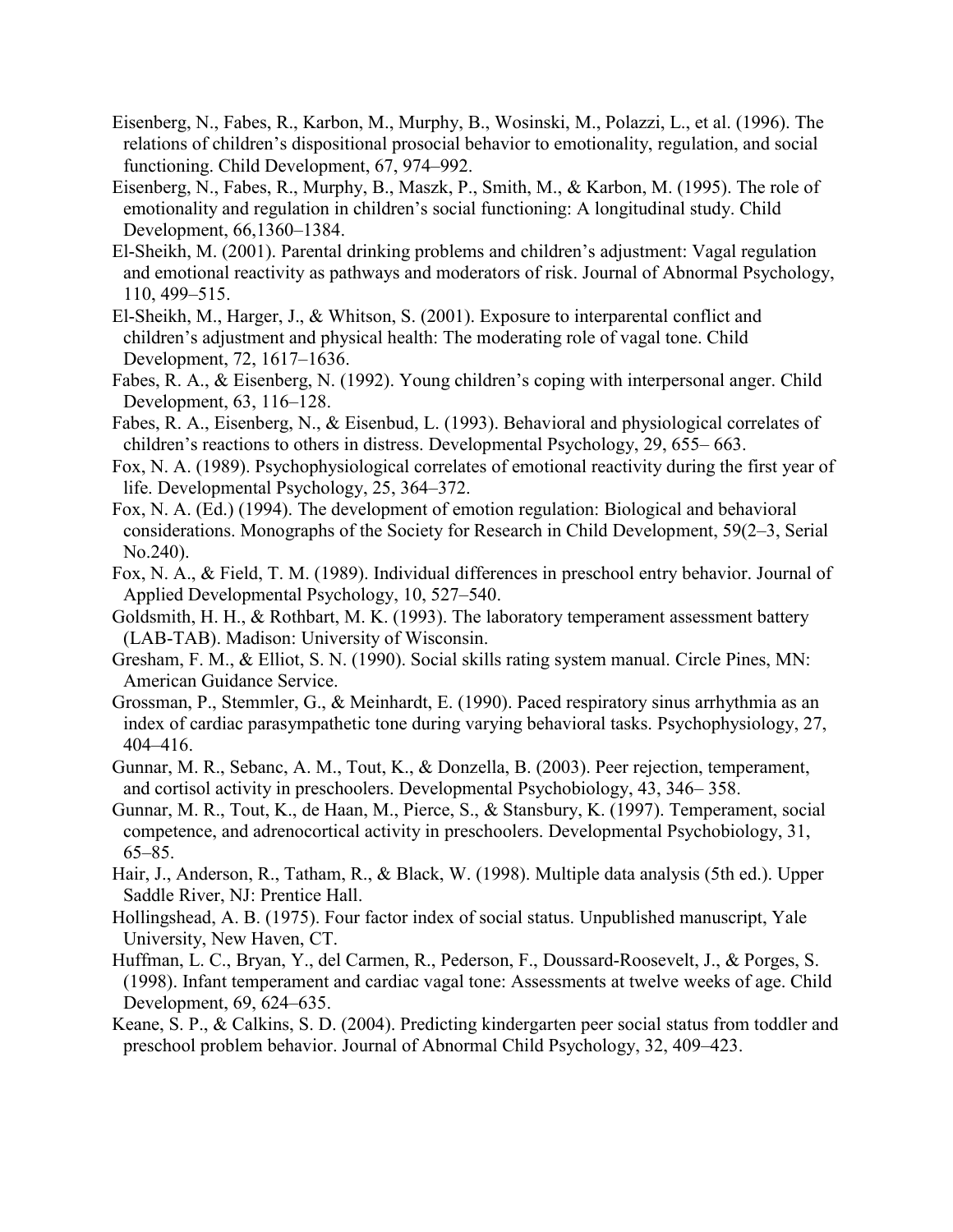- Kennedy, A. E., Rubin, K., Hastings, P., & Maisel, B. (2004). Longitudinal relations between child vagal tone and parenting behavior: 2 to 4 years. Developmental Psychobiology, 45, 10– 21.
- Kochanska, G., Murray, K., & Coy, K. (1997). Inhibitory control as a contributor to conscience in childhood: From toddler to early school age. Child Development, 68, 263–277.
- Kopp, C. B. (1989). Regulation of distress and negative emotions: A developmental view. Developmental Psychology, 25, 343–354.
- Ladd, G., & Mars, K. (1986). Reliability and validity of preschoolers' perceptions of peer behavior. Journal of Clinical Child Psychology, 15,16–25.
- Miller, A., & Olson, S. (2000). Emotional expressiveness during peer conflicts: A predictor of social maladjustment among high-risk preschoolers. Journal of Abnormal Child Psychology, 28, 339–352.
- Miller-Johnson, S., Coie, J., Maumary-Gremaud, A., Bierman, K. & Conduct Problems Prevention Research Group (2002). Peer rejection and aggression and early starter models of conduct disorder. Journal of Abnormal Child Psychology, 30, 217–230.
- Porges, S. (1985). Method and apparatus for evaluating rhythmic oscillations in aperiodic physiological response systems. U.S. Patent No.4,510,944.
- Porges, S. (1995). Orienting in a defensive world: Mammalian modifications of our evolutionary heritage. A Polyvagal theory. Psychophysiology, 32, 301–318.
- Porges, S. (2003). The polyvagal theory: Phylogenetic contributions to social behavior. Physiology and Behavior, 79, 503–513.
- Porges, S., Doussard-Roosevelt, J., Portales, L., & Greenspan, S. (1996). Infant regulation of the vagal — barake" predicts child behavior problems: A psychobiological model of social behavior. Developmental Psychobiology, 29, 697–712.
- Reynolds, C. R., & Kamphaus, R. W. (1992). BASC: Behavior assessment system for children manual. Circle Pines, MN: American Guidance Service.
- Rottenberg, J., Salomon, K., & Gross, J. (2005). Vagal withdrawal to a sad film predicts subsequent recovery from depression. Psychophysiology, 42, 277–281.
- Shields, A. M., & Cicchetti, D. (1997). Emotion regulation and autonomy: The development and validation of two new criterion Q-sort scales. Developmental Psychology, 33, 906–916.
- Smith, C., Calkins, S., Keane, S. P., Anastopoulos, A., & Shelton, T. (2004). Predicting stability and change in toddler behavior problems: Contributions of maternal behavior and child gender. Developmental Psychology, 40, 29–42.
- Stifter, C., & Corey, J. (2001). Vagal regulation and observed social behavior in infancy. Social Development, 10, 189–201.
- Stifter, C., & Fox, N. A. (1990). Infant reactivity and regulation: Physiological correlates of newborn and five-

month temperament. Developmental Psychology, 26, 582–588.

- Stifter, C., & Jain, A. (1996). Psychophysiological correlates of infant temperament: Stability of behavior and autonomic patterning from 5 to 18 months. Developmental Psychobiology, 29, 379–391.
- Suess, P., Porges, S., & Plude, D. (1994). Cardiac vagal tone and sustained attention in schoolage children. Psychophysiology, 31, 17–22.
- Terry, R. (2000). Recent advances in measurement theory and the use of sociometric techniques. In A. H. N. Cil- lessen & W. M. Bukowski (Eds.), Recent advances in the measurement of